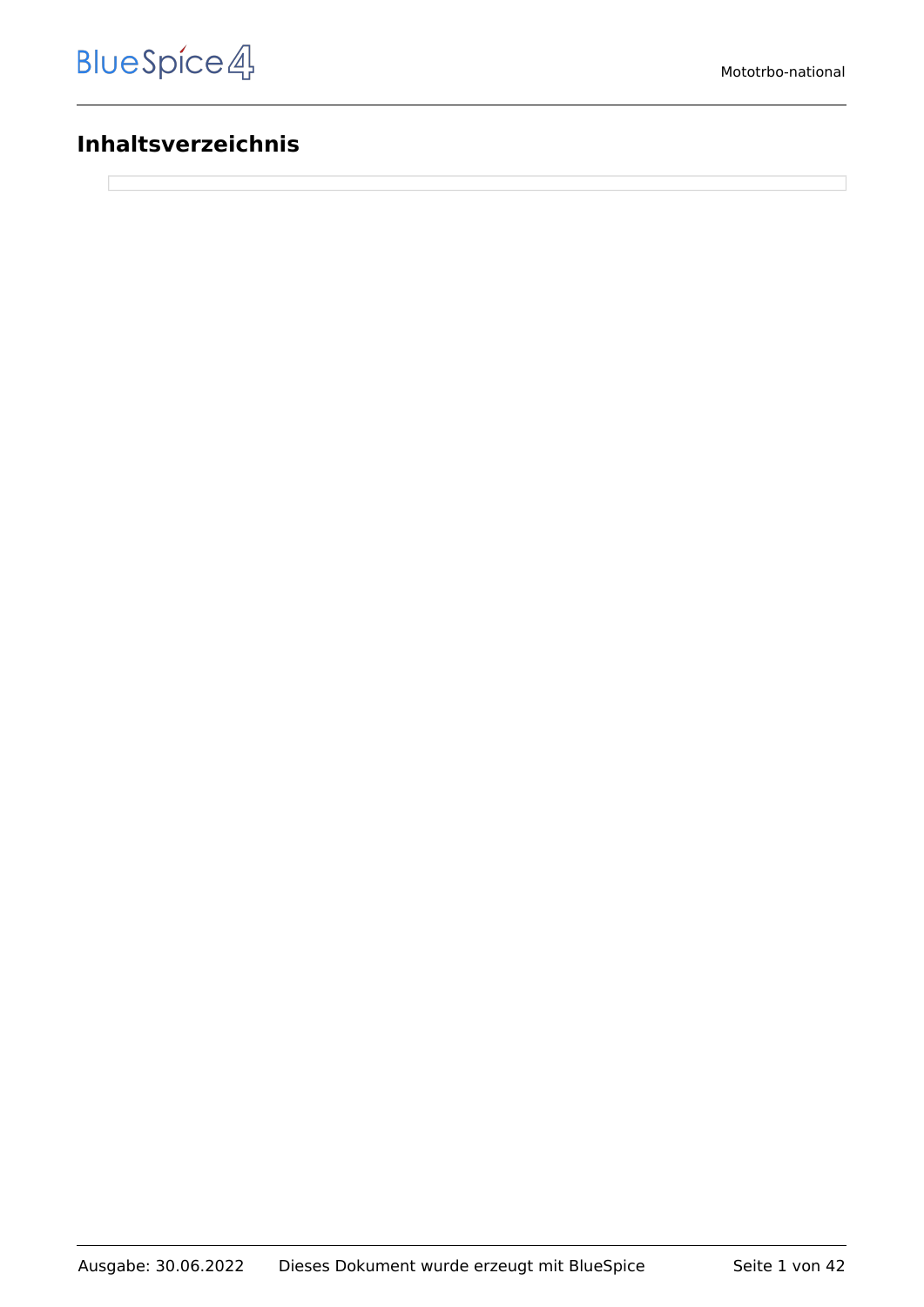#### **Mototrbo-national**

[Versionsgeschichte interaktiv durchsuchen](https://wiki.oevsv.at) [VisuellWikitext](https://wiki.oevsv.at)

#### **[Version vom 16. Dezember 2014, 14:38](https://wiki.oevsv.at/w/index.php?title=Mototrbo-national&oldid=13256)  [Uhr](https://wiki.oevsv.at/w/index.php?title=Mototrbo-national&oldid=13256) ([Quelltext anzeigen\)](https://wiki.oevsv.at/w/index.php?title=Mototrbo-national&action=edit&oldid=13256)** [Oe6jwd](https://wiki.oevsv.at/wiki/Benutzer:Oe6jwd) ([Diskussion](https://wiki.oevsv.at/w/index.php?title=Benutzer_Diskussion:Oe6jwd&action=view) | [Beiträge\)](https://wiki.oevsv.at/wiki/Spezial:Beitr%C3%A4ge/Oe6jwd)

K (→HYTERA-Umsetzer) [← Zum vorherigen Versionsunterschied](https://wiki.oevsv.at/w/index.php?title=Mototrbo-national&diff=prev&oldid=13256)

#### **Zeile 77: Zeile 77:**

```
== Hytera == = = = + Hytera ==
```
[[Datei:DMR HYT-TG232-OEsterreich klein. jpg|left|gerahmt|Darstellung der Hytera DMR Abdeckung in Österreich auf TG232]]

<br/>
<br/>
<br/>
<br/>
<br/>
<br/>
<br/>
<br/>
<br/>
<br/>
<br/>
<br/>
<br/>
<br/>
<br/>
<br/>
<br/>
<br/>
<br/>
<br/>
<br/>
<br/>
<br/>
<br/>
<br/>
<br/>
<br/>
<br/>
<br/>
<br/>
<br/>
<br/>
<br/>
<br/>
<br/>
<br/>
<br/> **/><br/><br/><br/><br/><br/><br /><br/><br/><br/><br/><br/><br /><br/><br/><br/><br/><br/>**

**−**

**−**

**−**

**== DMR Talkgroup-Vernetzungs-Matrix in Österreich ==**

**−**

**−**

**−**

**Über die Sprechgruppen wird die "Reichweite" der Aussendung in einem Netz (Motorola oder Hytera) 'gesteuert'.**

**Die Aussendungen auf den überregionalen Sprechgruppen (TG1, TG2, TG20, TG232) werden auf alle Umsetzer des Netzes geroutet.**

**Mit den Sprechgruppen (TG8 & TG9) können/werden die Umsetzer in unterschiedliche Regionen zusammengefasst, wodurch das Funkgespräch auf diesen** 

**− Sprechgruppen und Zeitschlitzen (TS) nur in dieser "Region" bleibt. Diese zusammenhängenden Umsetzer sind an Hand der "x" in den jeweiligen Spalten zu erkennen.**

#### **[Version vom 1. April 2016, 21:32 Uhr](https://wiki.oevsv.at/w/index.php?title=Mototrbo-national&oldid=14005) ([Qu](https://wiki.oevsv.at/w/index.php?title=Mototrbo-national&action=edit&oldid=14005) [elltext anzeigen](https://wiki.oevsv.at/w/index.php?title=Mototrbo-national&action=edit&oldid=14005))**

[Oe6jwd](https://wiki.oevsv.at/wiki/Benutzer:Oe6jwd) [\(Diskussion](https://wiki.oevsv.at/w/index.php?title=Benutzer_Diskussion:Oe6jwd&action=view) | [Beiträge](https://wiki.oevsv.at/wiki/Spezial:Beitr%C3%A4ge/Oe6jwd)) (Sprechgruppenmatrix entfernt, da überholt) [Zum nächsten Versionsunterschied →](https://wiki.oevsv.at/w/index.php?title=Mototrbo-national&diff=next&oldid=14005)

**+**

[[Datei:DMR HYT-TG232-OEsterreich klein. jpg|left|gerahmt|Darstellung der Hytera DMR Abdeckung in Österreich auf TG232]]

 $br/>=  
br/>=  
br/>=  
br/>=  
br/>=  
br/>=$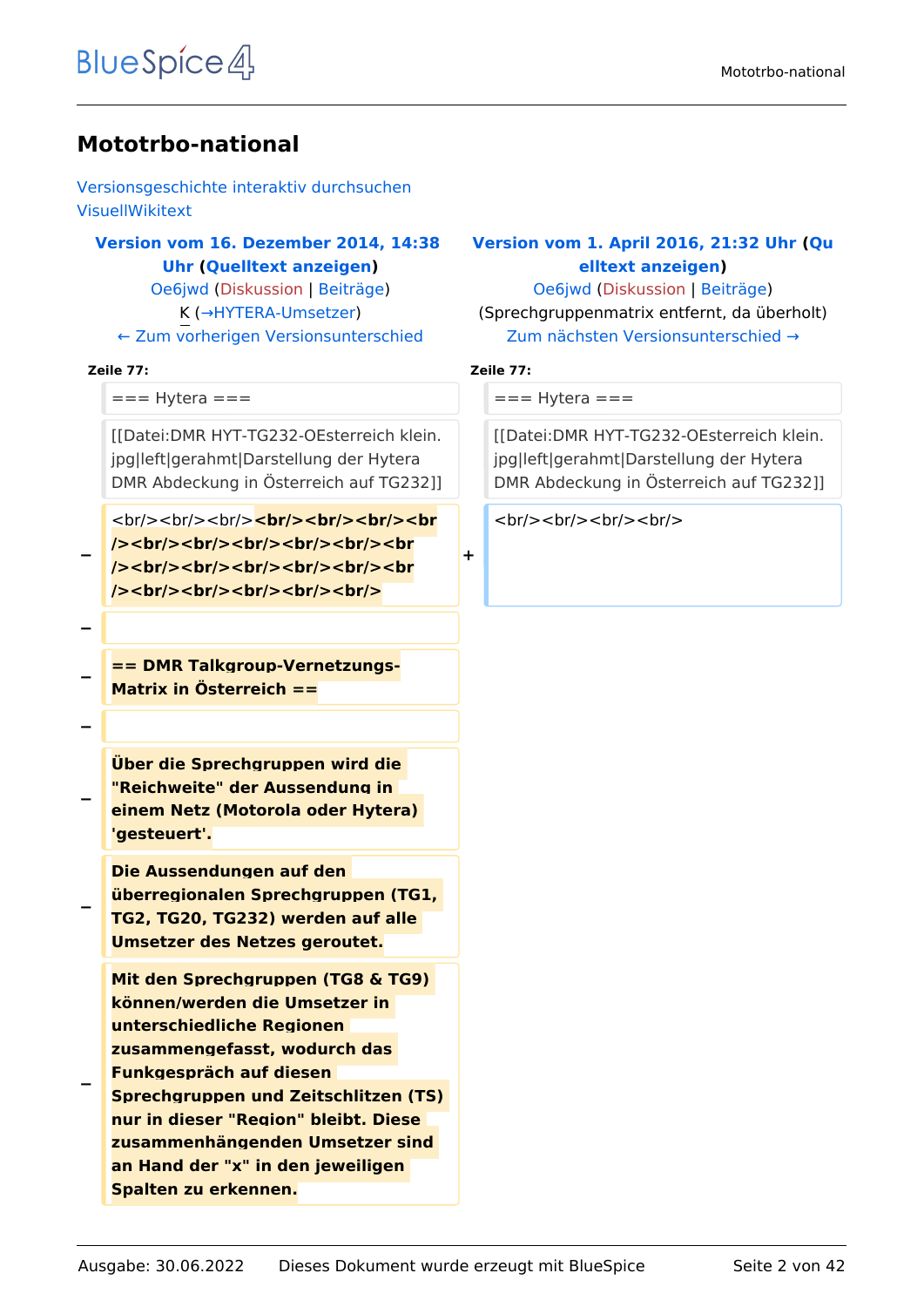```
−
−
  − === MOTOROLA-Umsetzer ===
−
−
   Vernetzungs-Matrix   
   knbsp;-   Welche
   Umsetzer sind auf welcher 
   Sprechgruppe (TG) und auf welchem 
   Zeitschlitz (TS) miteinander 
   verbunden<br />
  <u><del></del> <br /></u>
−
   <span style="color:brown">Letzte 
   Änderung: 16. Dez. 2014 </span>
  − <br />
−
  − {| class="wikitable" 
−
   |- style="background-color:#517CFF;
   font-size:11pt;font-weight:bold;color:
   #FFFFFF"
  − | width="160" | Repeater 
− | width="40" align="center" | WW
  − | width="40" align="center" | EUR
−
   | width="40" align="center" | WW<br 
   />DEU
−
   | width="40" align="center" | WW<br 
   />ENG
− | width="40" align="center" | D-A-CH
− | width="40" align="center" | AUT
  − | width="40" align="center" | OE1
  − | width="40" align="center" | OE3
  − | width="40" align="center" | OE8
   − | width="40" align="center" | OE1
   − | width="40" align="center" | OE3
```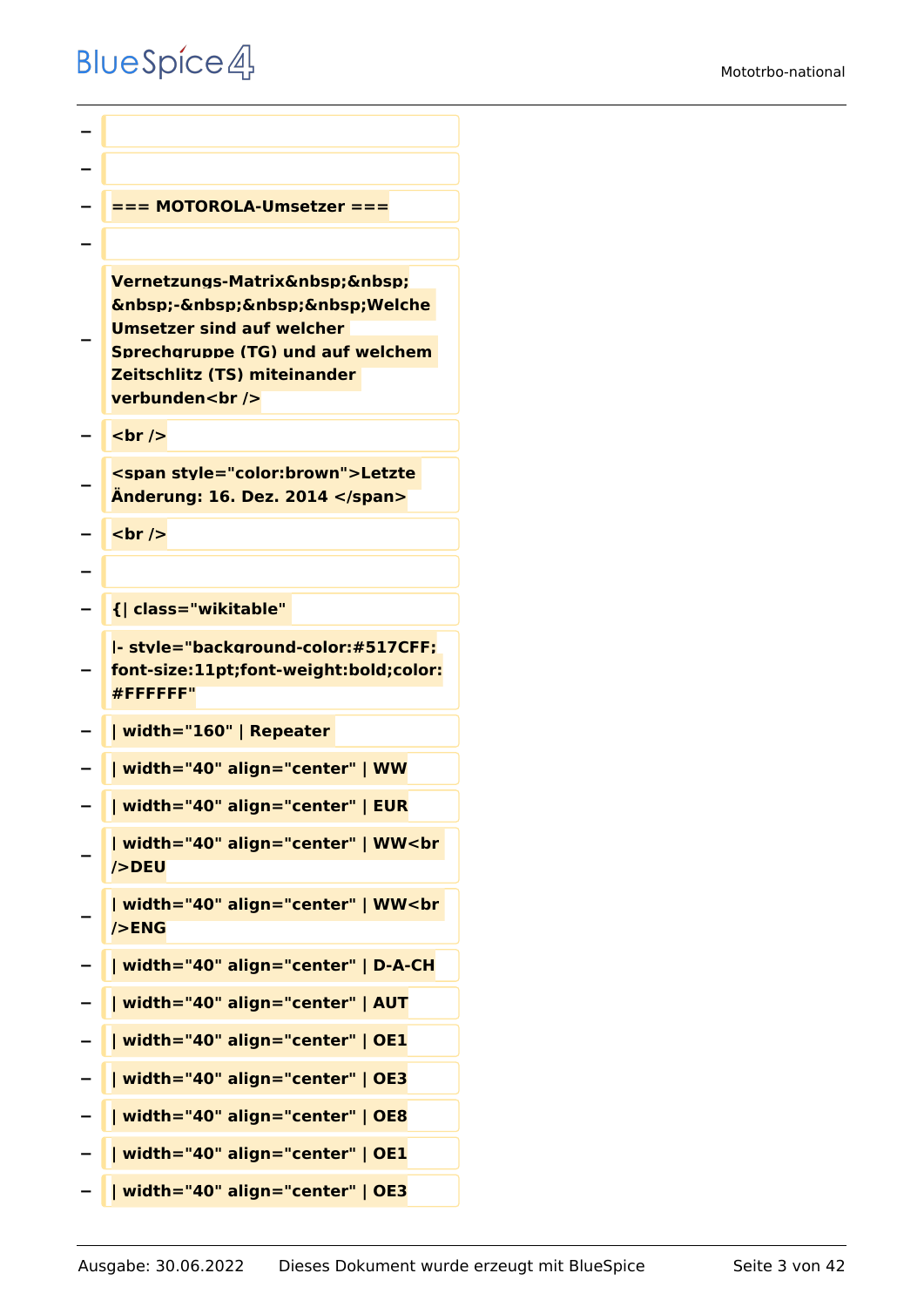| - | width="40" align="center"   OE6                                                          |
|---|------------------------------------------------------------------------------------------|
|   | width="40" align="center"   OE7                                                          |
|   | width="40" align="center"   OE8                                                          |
|   | width="40" align="center"   OE-Ost                                                       |
|   | width="40" align="center"   OE7                                                          |
|   | width="40" align="center"   AUT                                                          |
|   |                                                                                          |
|   | - style="background-color:#517CFF;<br>font-size:11pt;font-weight:bold;color:<br>#FFFFFF" |
|   | width="160" align="right" <br><b>Zeitschlitz (TS)</b>                                    |
|   | width="40" align="center"   1                                                            |
|   | width="40" align="center"   1                                                            |
|   | width="40" align="center"   1                                                            |
|   | width="40" align="center"   1                                                            |
|   | width="40" align="center"   1                                                            |
|   | width="40" align="center"   1                                                            |
| - | width="40" align="center"   1                                                            |
|   | width="40" align="center"   1                                                            |
|   | width="40" align="center"   1                                                            |
|   | width="40" align="center"   2                                                            |
|   | width="40" align="center"   2                                                            |
|   | width="40" align="center"   2                                                            |
|   | width="40" align="center"   2                                                            |
|   | width="40" align="center"   2                                                            |
|   | width="40" align="center"   2                                                            |
|   | width="40" align="center"   2                                                            |
|   | width="40" align="center"   2                                                            |
|   |                                                                                          |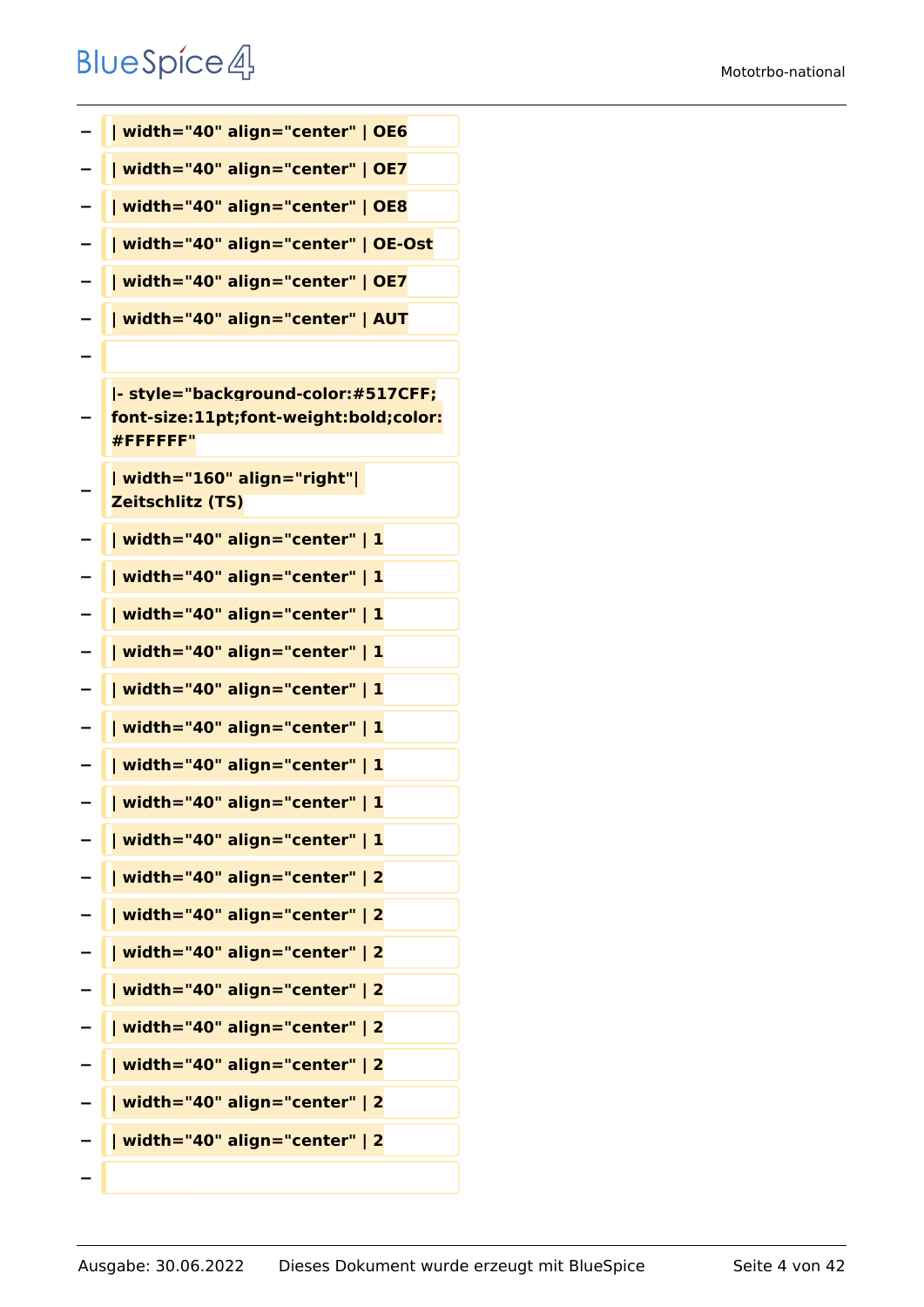**− |- style="background-color:#517CFF; font-size:11pt;font-weight:bold;color: #FFFFFF" − | width="160" align="right"| Sprechgruppe (TG) − | width="40" align="center" | 1 − | width="40" align="center" | 2 − | width="40" align="center" | 10 − | width="40" align="center" | 13 − | width="40" align="center" | 20 − | width="40" align="center" | 232 − | width="40" align="center" | 9 − | width="40" align="center" | 9 − | width="40" align="center" | 9 − | width="40" align="center" | 9 − | width="40" align="center" | 9 − | width="40" align="center" | 9 − | width="40" align="center" | 9 − | width="40" align="center" | 9 − | width="40" align="center" | 8 − | width="40" align="center" | 8 − | width="40" align="center" | 232 − − |- style="background-color:#E2EFDA" − |style="font-size:11pt" height=" 15" valign="bottom" | Bisamberg<br /> OE1XAR − |style="font-size:14pt" align="center" | x − |style="font-size:14pt" align="center" | x − |style="font-size:14pt" align="center" | x**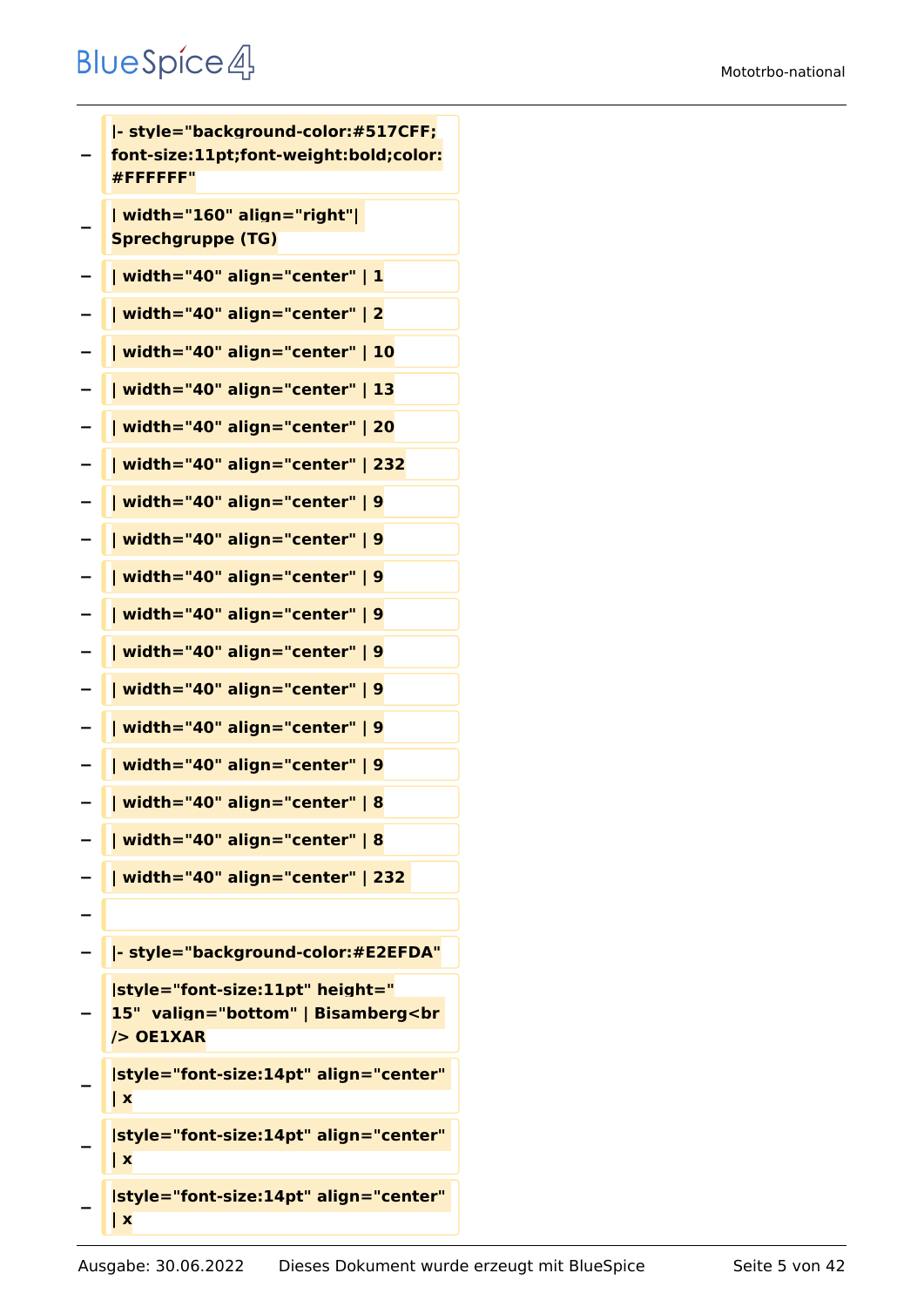```
−
   |style="font-size:14pt" align="center" 
   | x
−
   |style="font-size:14pt" align="center" 
   | x
−
   |style="font-size:14pt" align="center" 
   | x
−
   |style="font-size:14pt" align="right" 
   align="center" |  
−
   |style="font-size:14pt" align="right" 
   align="center" |  
−
   |style="font-size:14pt" align="right" 
   align="center" |  
−
   |style="font-size:14pt" align="center" 
   | x
−
   |style="font-size:14pt" align="right" 
   align="center" |  
−
   |style="font-size:14pt" align="right" 
   align="center" |  
−
   |style="font-size:14pt" align="right" 
   align="center" |  
−
   |style="font-size:14pt" align="right" 
   align="center" |  
−
   |style="font-size:14pt" align="center" 
   | x
−
   |style="font-size:14pt" align="right" 
   align="center" |  
−
   |style="font-size:14pt" align="center" 
   | x
−
  − |- style="background-color:#E2EFDA"
−
   |style="font-size:11pt" height="
   15"  valign="bottom" | 
   Wienerberg<br /> OE1XQU
−
   |style="font-size:14pt" align="center"
```
**| x**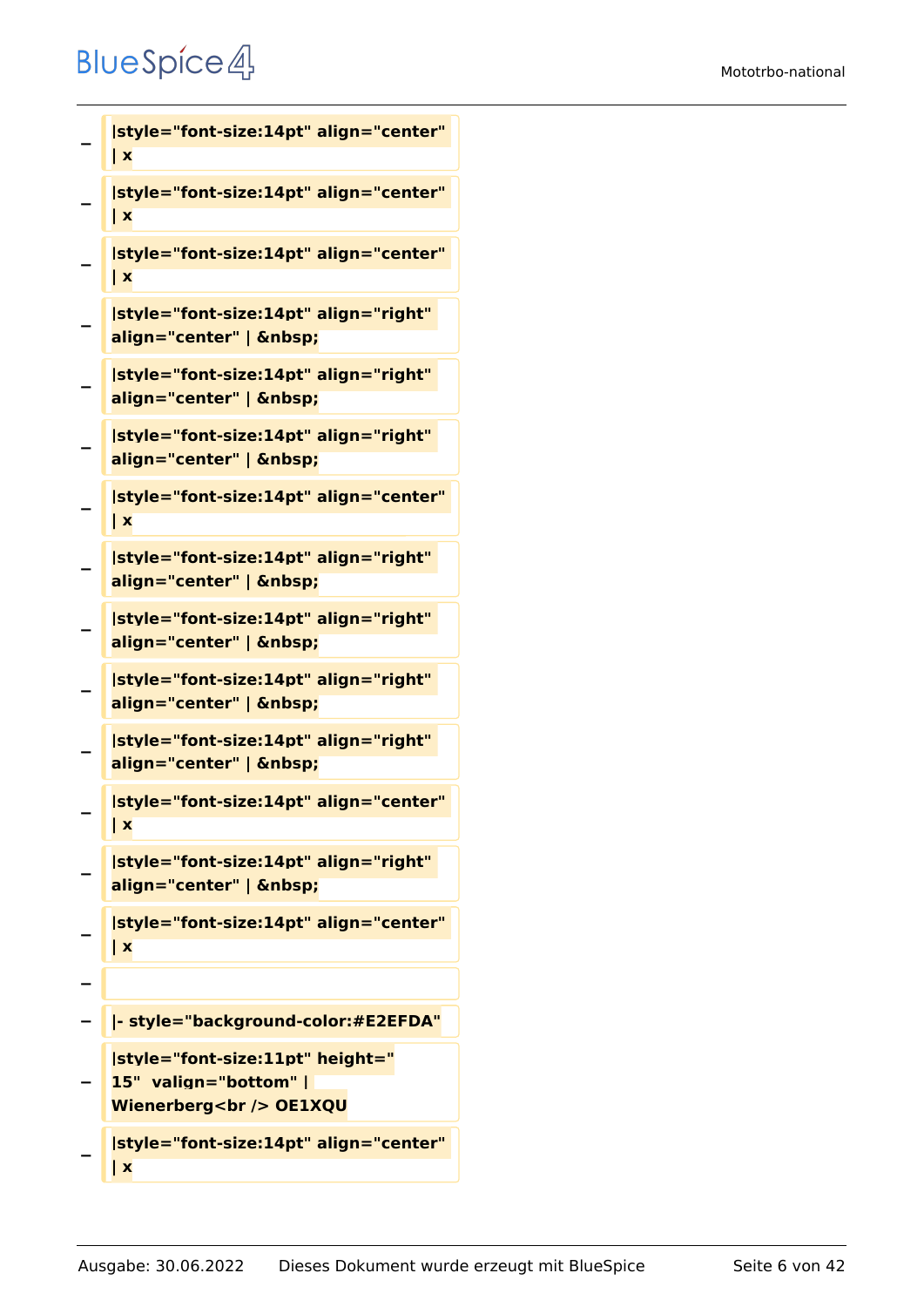```
−
   |style="font-size:14pt" align="center" 
   | x
−
   |style="font-size:14pt" align="center" 
   | x
−
   |style="font-size:14pt" align="center" 
   | x
−
   |style="font-size:14pt" align="center" 
   | x
−
   |style="font-size:14pt" align="center" 
   | x
−
   |style="font-size:14pt" align="right" 
   align="center" |  
−
   |style="font-size:14pt" align="right" 
   align="center" |  
−
   |style="font-size:14pt" align="right" 
   align="center" |  
−
   |style="font-size:14pt" align="center" 
   | x
−
   |style="font-size:14pt" align="right" 
   align="center" |  
−
   |style="font-size:14pt" align="right" 
   align="center" |  
−
   |style="font-size:14pt" align="right" 
   align="center" |  
−
   |style="font-size:14pt" align="right" 
   align="center" |  
−
   |style="font-size:14pt" align="center" 
   | x
−
   |style="font-size:14pt" align="right" 
   align="center" |  
−
   |style="font-size:14pt" align="center" 
   | x
−
  − |- style="background-color:#E2EFDA"
```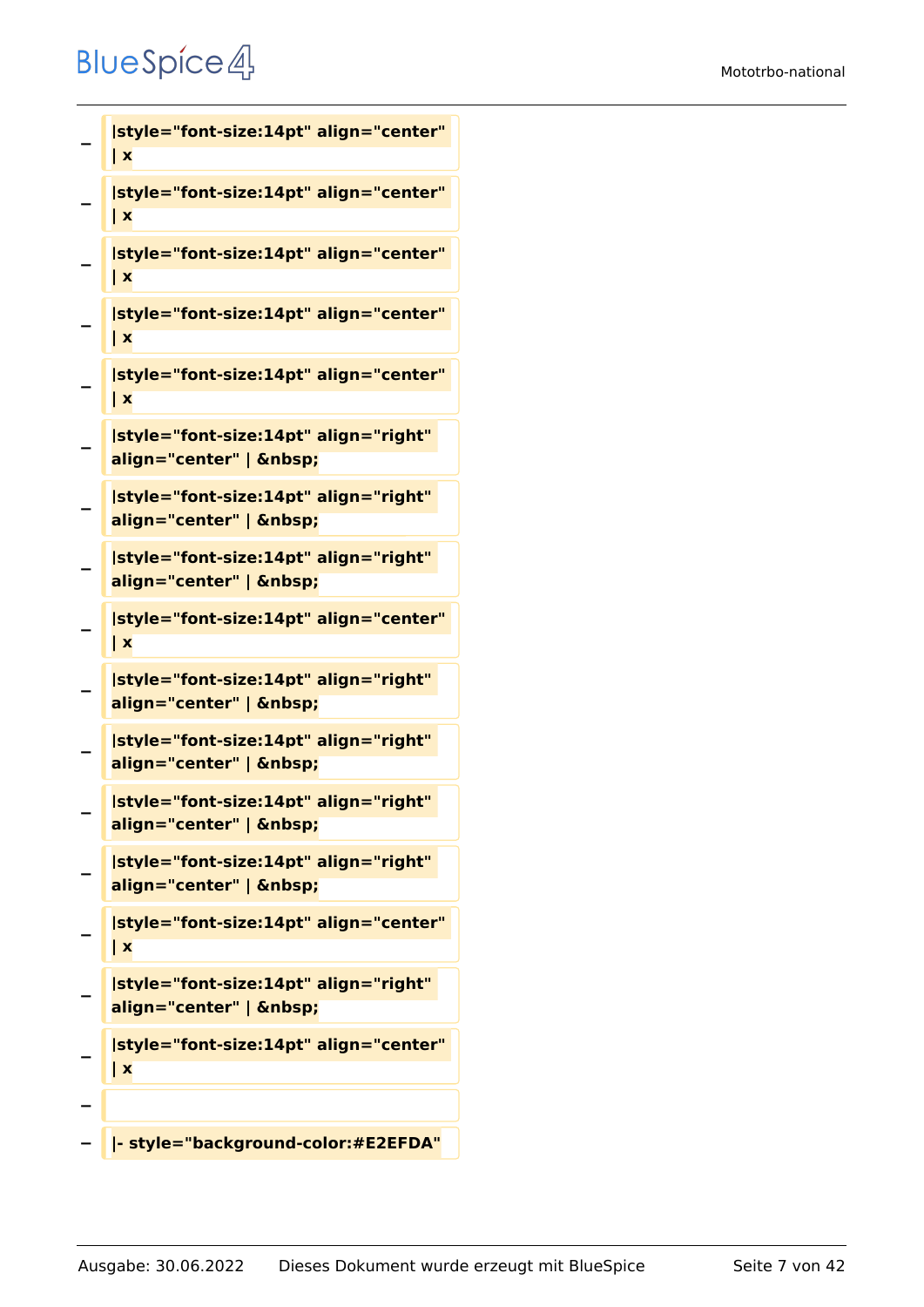#### Mototrbo-national

#### **BlueSpice4**

```
−
   |style="font-size:11pt" height="
  15" valign="bottom" | Exelberg<br />
   OE1XQA
−
   |style="font-size:14pt" align="center" 
   | x
−
   |style="font-size:14pt" align="center" 
   | x
−
   |style="font-size:14pt" align="center" 
   | x
−
   |style="font-size:14pt" align="center" 
   | x
−
   |style="font-size:14pt" align="center" 
   | x
−
   |style="font-size:14pt" align="center" 
   | x
−
   |style="font-size:14pt" align="right" 
   align="center" |  
−
   |style="font-size:14pt" align="right" 
   align="center" |  
−
   |style="font-size:14pt" align="right" 
   align="center" |  
−
   |style="font-size:14pt" align="center" 
   | x
−
   |style="font-size:14pt" align="right" 
   align="center" |  
−
   |style="font-size:14pt" align="right" 
   align="center" |  
−
   |style="font-size:14pt" align="right" 
   align="center" |  
−
   |style="font-size:14pt" align="right" 
   align="center" |  
−
   |style="font-size:14pt" align="center" 
   | x
−
   |style="font-size:14pt" align="right" 
   align="center" |  
   |style="font-size:14pt" align="center"
```

```
Ausgabe: 30.06.2022 Dieses Dokument wurde erzeugt mit BlueSpice Seite 8 von 42
```
**−**

**| x**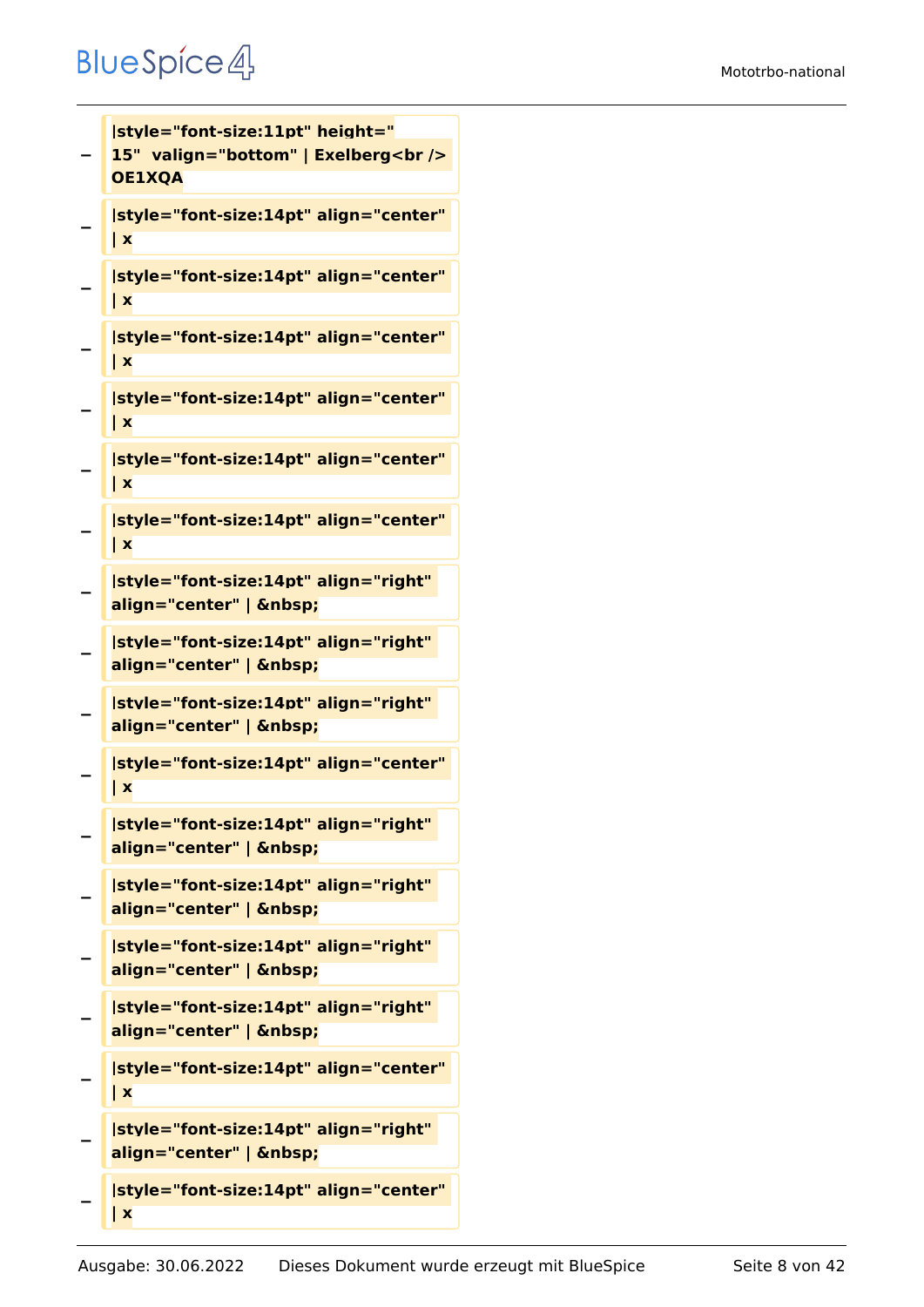```
−
− |- style="background-color:#E2EFDA"
−
   |style="font-size:11pt" height="
   15" valign="bottom" | Bad 
   Vöslau/Harzberg<br /> OE3XDB
−
   |style="font-size:14pt" align="center" 
   | x
−
   |style="font-size:14pt" align="center" 
   | x
−
   |style="font-size:14pt" align="center" 
   | x
−
   |style="font-size:14pt" align="center" 
   | x
−
   |style="font-size:14pt" align="center" 
   | x
−
   |style="font-size:14pt" align="center" 
   | x
−
   |style="font-size:14pt" align="right" 
   align="center" |  
−
   |style="font-size:14pt" align="right" 
   align="center" |  
−
   |style="font-size:14pt" align="right" 
   align="center" |  
−
   |style="font-size:14pt" align="center" 
   | x
−
   |style="font-size:14pt" align="right" 
   align="center" |  
−
   |style="font-size:14pt" align="right" 
   align="center" |  
−
   |style="font-size:14pt" align="right" 
   align="center" |  
−
   |style="font-size:14pt" align="right" 
   align="center" |  
−
   |style="font-size:14pt" align="center"
```
**| x**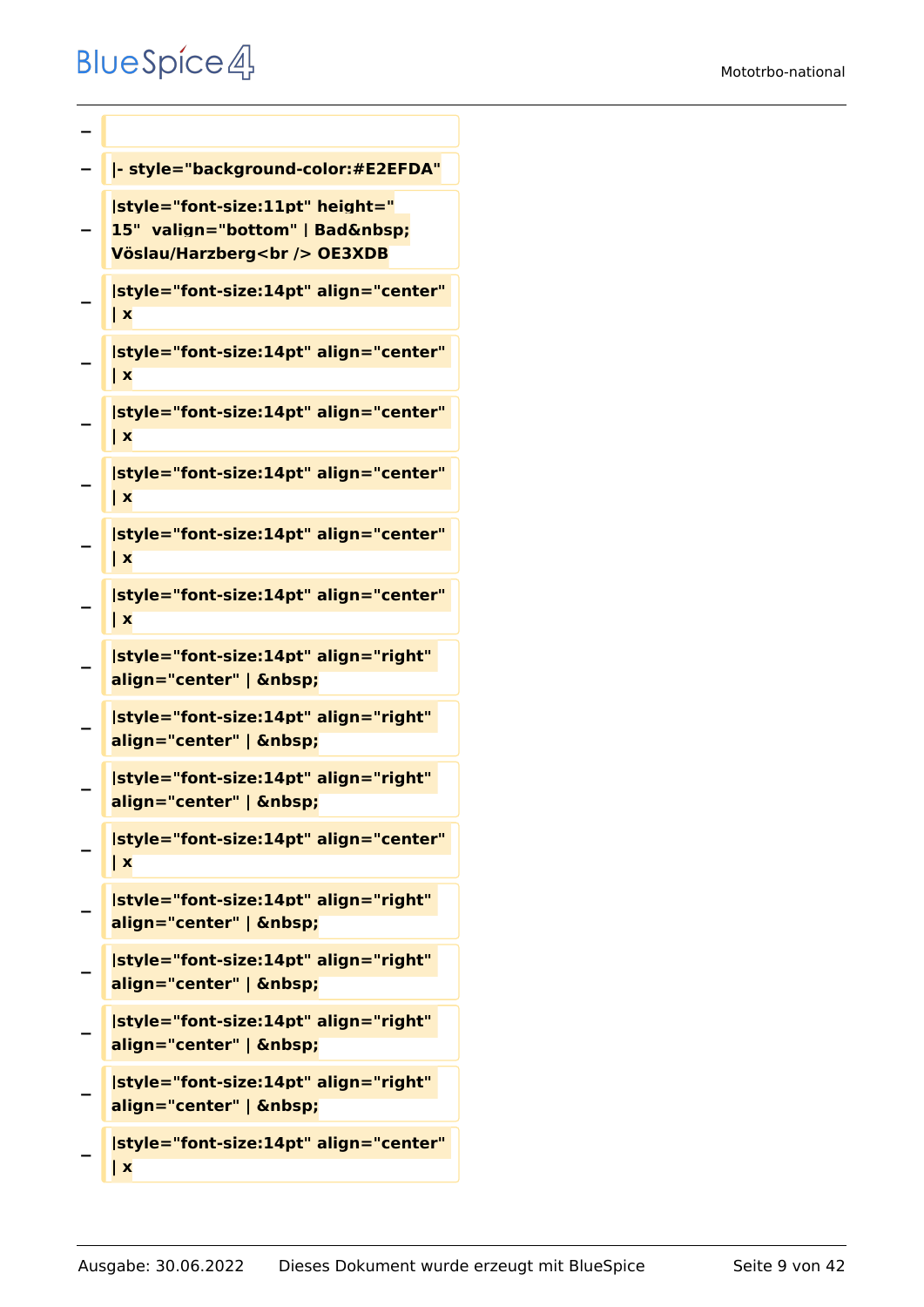```
−
   |style="font-size:14pt" align="right" 
   align="center" |  
−
   |style="font-size:14pt" align="center" 
   | x
−
  − |- style="background-color:#E2EFDA"
−
   |style="font-size:11pt" height="
   15"  valign="bottom" | 
   Brentenriegl<br /> OE4XUB
−
   |style="font-size:14pt" align="center" 
   | x
−
   |style="font-size:14pt" align="center" 
   | x
−
   |style="font-size:14pt" align="center" 
   | x
−
   |style="font-size:14pt" align="center" 
   | x
−
   |style="font-size:14pt" align="center" 
   | x
−
   |style="font-size:14pt" align="center" 
   | x
−
   |style="font-size:14pt" align="right" 
   align="center" |  
−
   |style="font-size:14pt" align="right" 
   align="center" |  
−
   |style="font-size:14pt" align="right" 
   align="center" |  
−
   |style="font-size:14pt" align="center" 
   | x
−
   |style="font-size:14pt" align="right" 
   align="center" |  
−
   |style="font-size:14pt" align="right" 
   align="center" |  
−
   |style="font-size:14pt" align="right" 
   align="center" |
```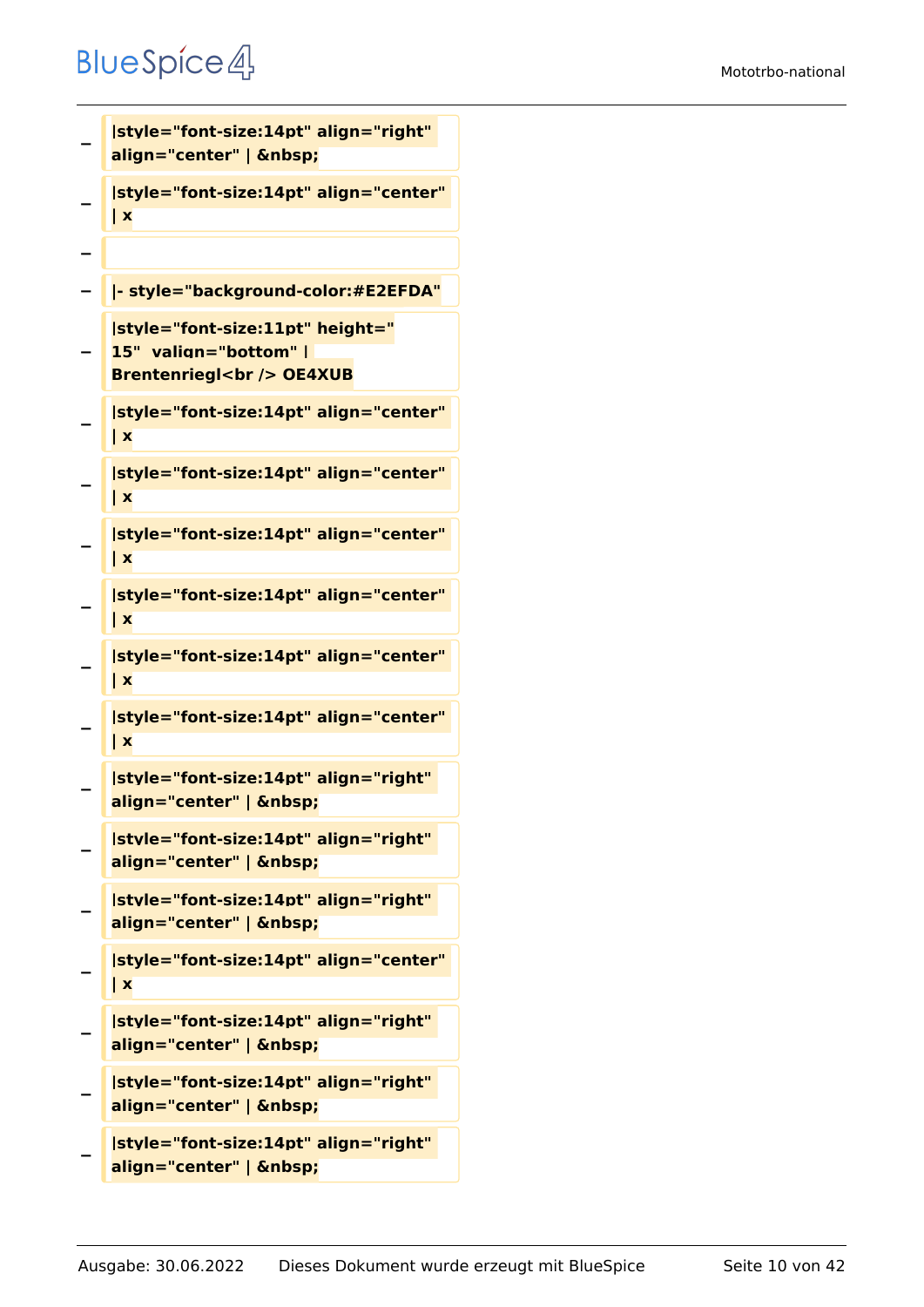```
−
   |style="font-size:14pt" align="right" 
   align="center" |  
−
   |style="font-size:14pt" align="center" 
   | x
−
   |style="font-size:14pt" align="right" 
   align="center" |  
−
   |style="font-size:14pt" align="center" 
   | x
−
  − |- style="background-color:#D6DCE4"
−
   |style="font-size:11pt" height="
   15"  valign="bottom" | Kirchberg
   /Pielachtal<br /> OE3XKC
−
   |style="font-size:14pt" align="center" 
   | x
−
   |style="font-size:14pt" align="center" 
   | x
−
   |style="font-size:14pt" align="center" 
   | x
−
   |style="font-size:14pt" align="center" 
   | x
−
   |style="font-size:14pt" align="center" 
   | x
−
   |style="font-size:14pt" align="center" 
   | x
−
   |style="font-size:14pt" align="right" 
   align="center" |  
−
   |style="font-size:14pt" align="right" 
   align="center" |  
−
   |style="font-size:14pt" align="right" 
   align="center" |  
−
   |style="font-size:14pt" align="right" 
   align="center" |  
−
   |style="font-size:14pt" align="center" 
   | x
```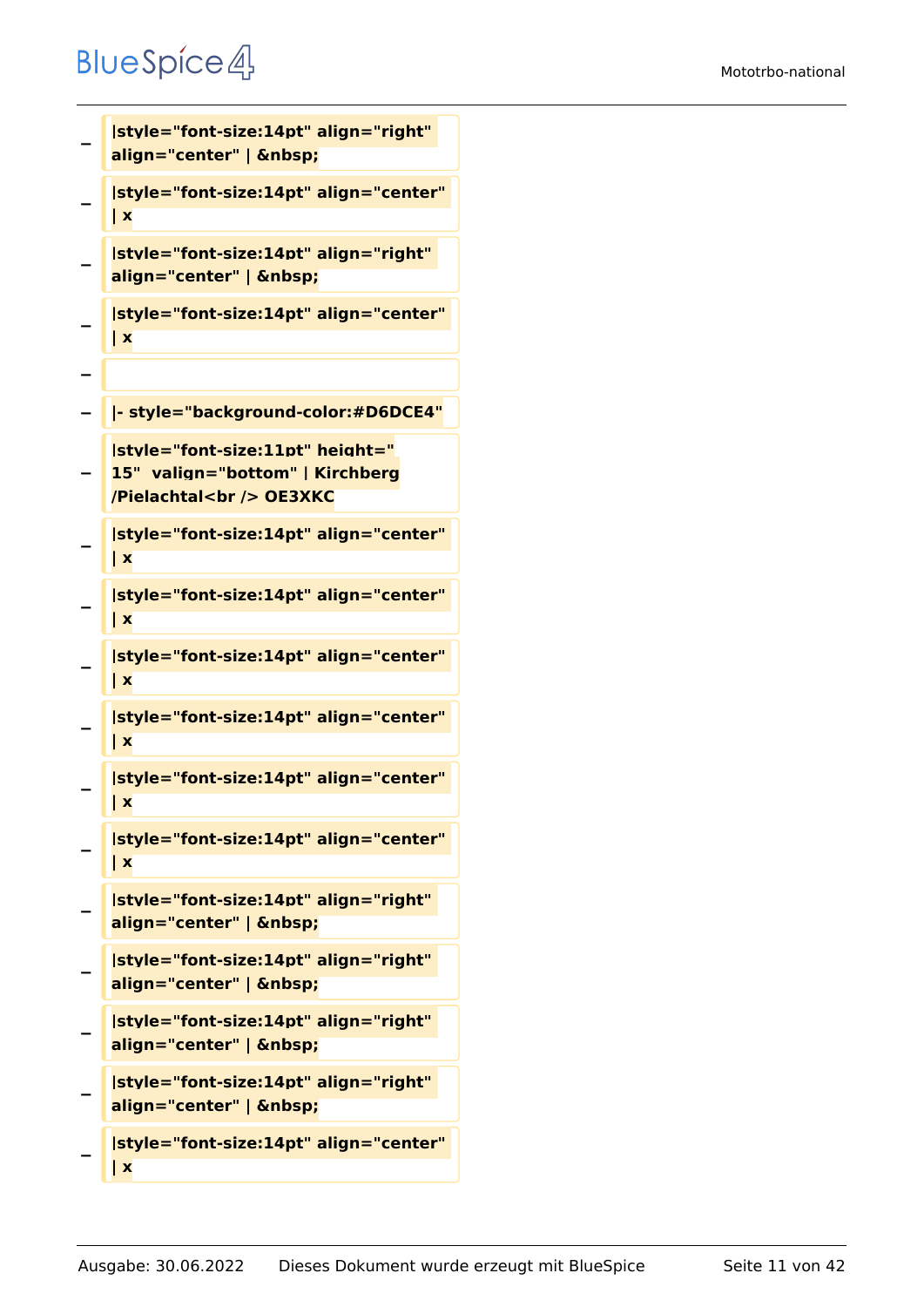```
−
   |style="font-size:14pt" align="right" 
   align="center" |  
−
   |style="font-size:14pt" align="right" 
   align="center" |  
−
   |style="font-size:14pt" align="right" 
   align="center" |  
−
   |style="font-size:14pt" align="center" 
   | x
−
   |style="font-size:14pt" align="right" 
   align="center" |  
−
   |style="font-size:14pt" align="center" 
   | x
−
  − |- style="background-color:#D6DCE4"
−
   |style="font-size:11pt" height="
   15"  valign="bottom" | 
   Lichtenberg<br />
OE5XLL
−
   |style="font-size:14pt" align="center" 
   | x
−
   |style="font-size:14pt" align="center" 
   | x
−
   |style="font-size:14pt" align="center" 
   | x
−
   |style="font-size:14pt" align="center" 
   | x
−
   |style="font-size:14pt" align="center" 
   | x
−
   |style="font-size:14pt" align="center" 
   | x
−
   |style="font-size:14pt" align="right" 
   align="center" |  
−
   |style="font-size:14pt" align="right" 
   align="center" |  
−
   |style="font-size:14pt" align="right"
```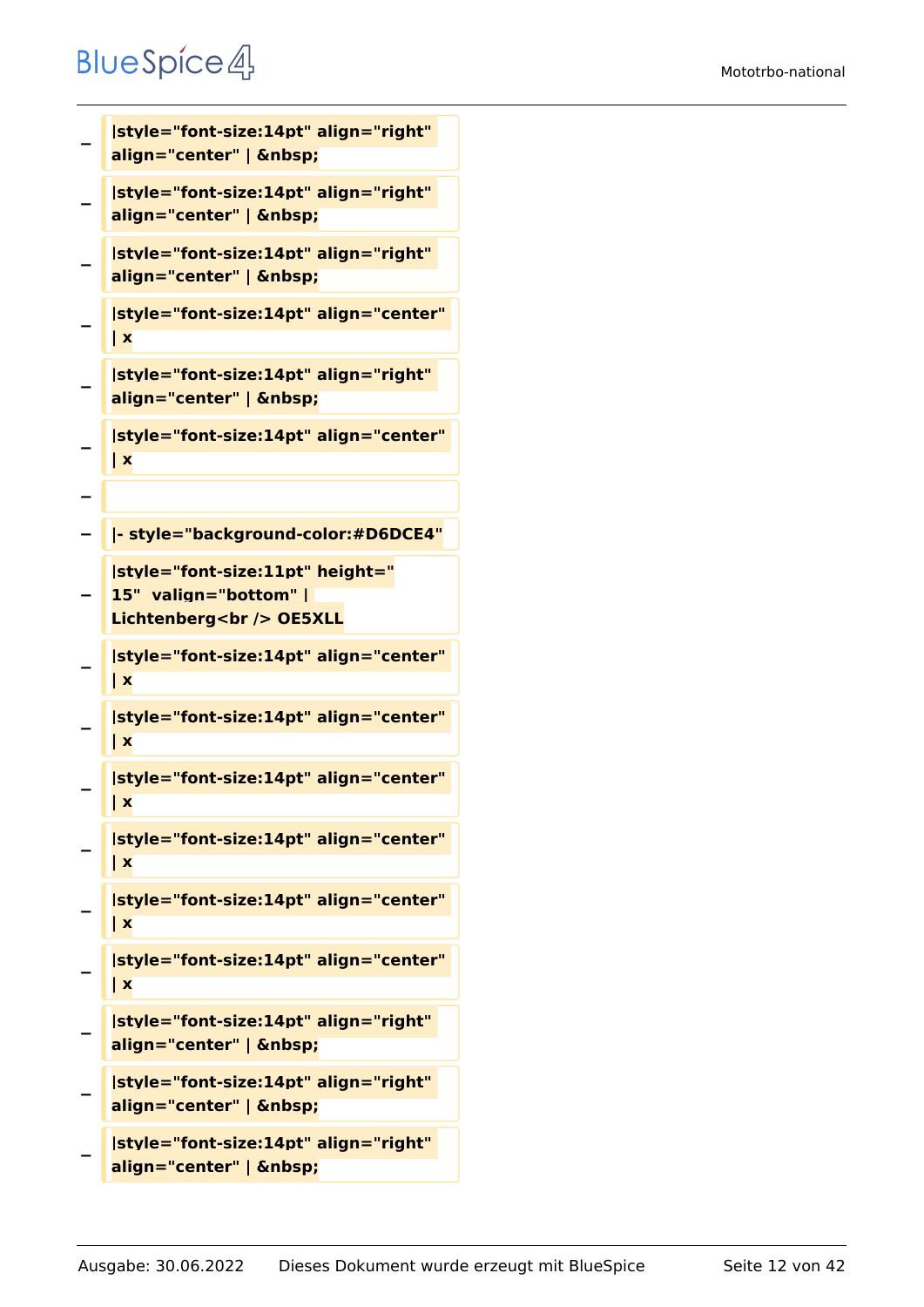```
−
   |style="font-size:14pt" align="right" 
   align="center" |  
−
   |style="font-size:14pt" align="center" 
   | x
−
   |style="font-size:14pt" align="right" 
   align="center" |  
−
   |style="font-size:14pt" align="right" 
   align="center" |  
−
   |style="font-size:14pt" align="right" 
   align="center" |  
−
   |style="font-size:14pt" align="center" 
   | x
−
   |style="font-size:14pt" align="right" 
   align="center" |  
−
   |style="font-size:14pt" align="center" 
   | x
−
− |- style="background-color:#D6DCE4"
−
   |style="font-size:11pt" height="
   15"  valign="bottom" | Jauerling<br 
   /> OE3XHB
−
   |style="font-size:14pt" align="center" 
   | x
−
   |style="font-size:14pt" align="center" 
   | x
−
   |style="font-size:14pt" align="center" 
   | x
−
   |style="font-size:14pt" align="center" 
   | x
−
   |style="font-size:14pt" align="center" 
   | x
−
   |style="font-size:14pt" align="center" 
   | x
−
   |style="font-size:14pt" align="center" 
   | x
```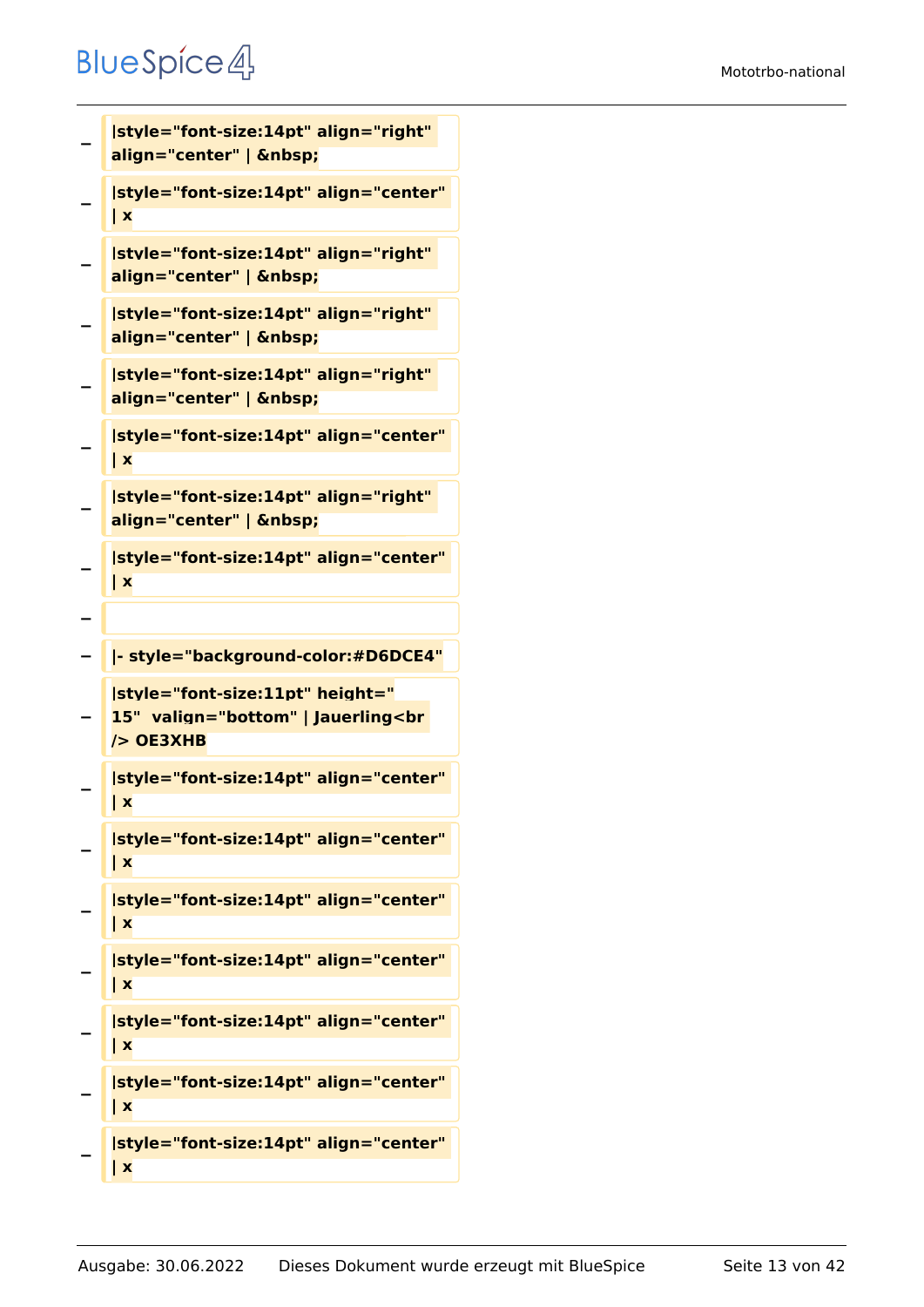```
−
   |style="font-size:14pt" align="right" 
   align="center" |  
−
   |style="font-size:14pt" align="right" 
   align="center" |  
−
   |style="font-size:14pt" align="right" 
   align="center" |  
−
   |style="font-size:14pt" align="center" 
   | x
−
   |style="font-size:14pt" align="right" 
   align="center" |  
−
   |style="font-size:14pt" align="right" 
   align="center" |  
−
   |style="font-size:14pt" align="right" 
   align="center" |  
−
   |style="font-size:14pt" align="center" 
   | x
−
   |style="font-size:14pt" align="right" 
   align="center" |  
−
   |style="font-size:14pt" align="center" 
   | x
−
  − |- style="background-color:#D6DCE4"
−
   |style="font-size:11pt" height="
   15"  valign="bottom" | 
   Sonntagberg<br />
OE3XRB
−
   |style="font-size:14pt" align="center" 
   | x
−
   |style="font-size:14pt" align="center" 
   | x
−
   |style="font-size:14pt" align="center" 
   | x
−
   |style="font-size:14pt" align="center" 
   | x
−
   |style="font-size:14pt" align="center" 
   | x
```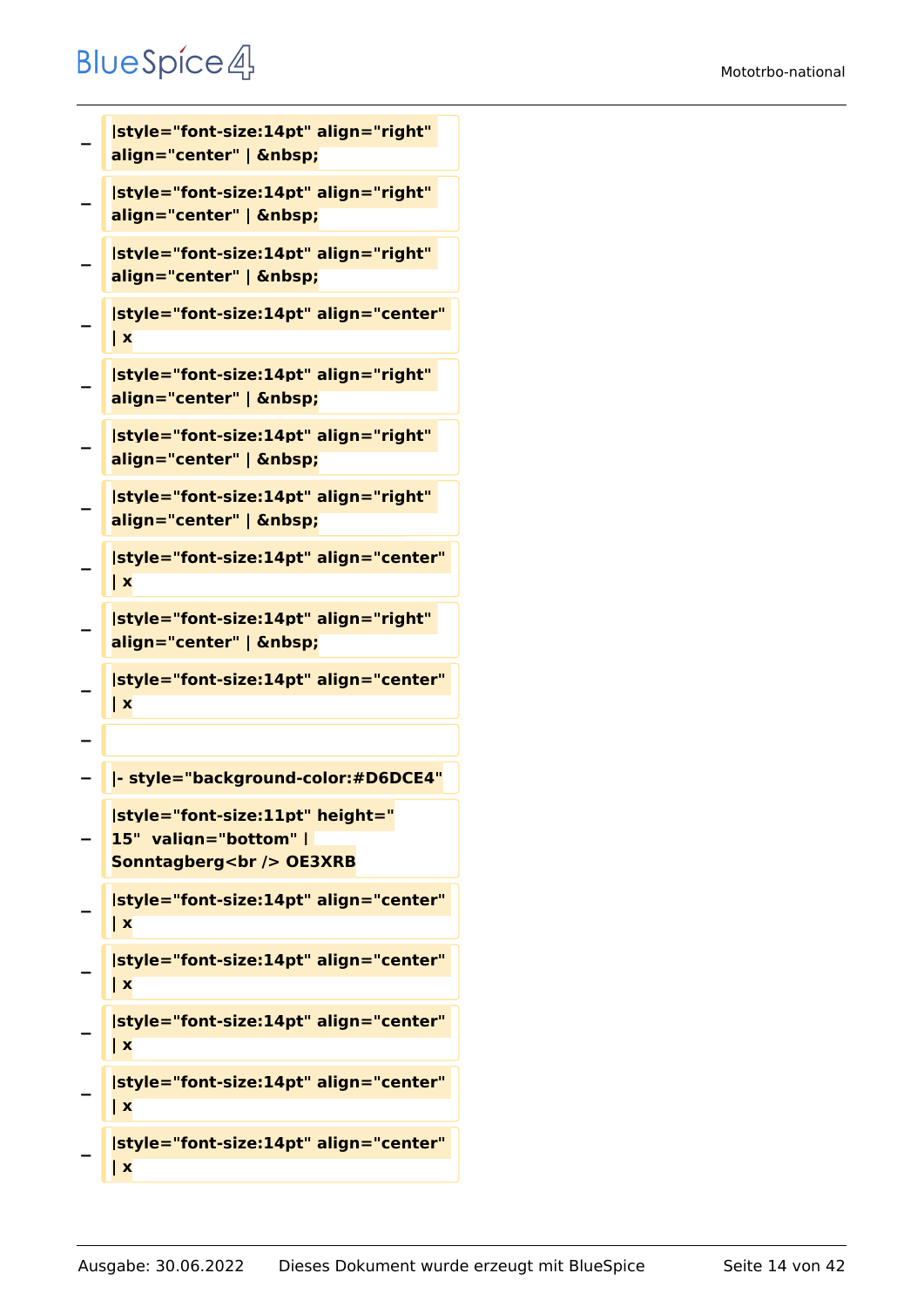```
−
   |style="font-size:14pt" align="center" 
   | x
−
   |style="font-size:14pt" align="center" 
   | x
−
   |style="font-size:14pt" align="right" 
   align="center" |  
−
   |style="font-size:14pt" align="right" 
   align="center" |  
−
   |style="font-size:14pt" align="right" 
   align="center" |  
−
   |style="font-size:14pt" align="center" 
   | x
−
   |style="font-size:14pt" align="right" 
   align="center" |  
−
   |style="font-size:14pt" align="right" 
   align="center" |  
−
   |style="font-size:14pt" align="right" 
   align="center" |  
−
   |style="font-size:14pt" align="center" 
   | x
−
   |style="font-size:14pt" align="right" 
   align="center" |  
−
   |style="font-size:14pt" align="center" 
   | x
−
− |- style="background-color:#FCE4D6"
−
   |style="font-size:11pt" height="
   15"  valign="bottom" | Schöckl<br /> 
   OE6XAG
−
   |style="font-size:14pt" align="center" 
   | x
−
   |style="font-size:14pt" align="center" 
   | x
```

```
−
   |style="font-size:14pt" align="center" 
   | x
```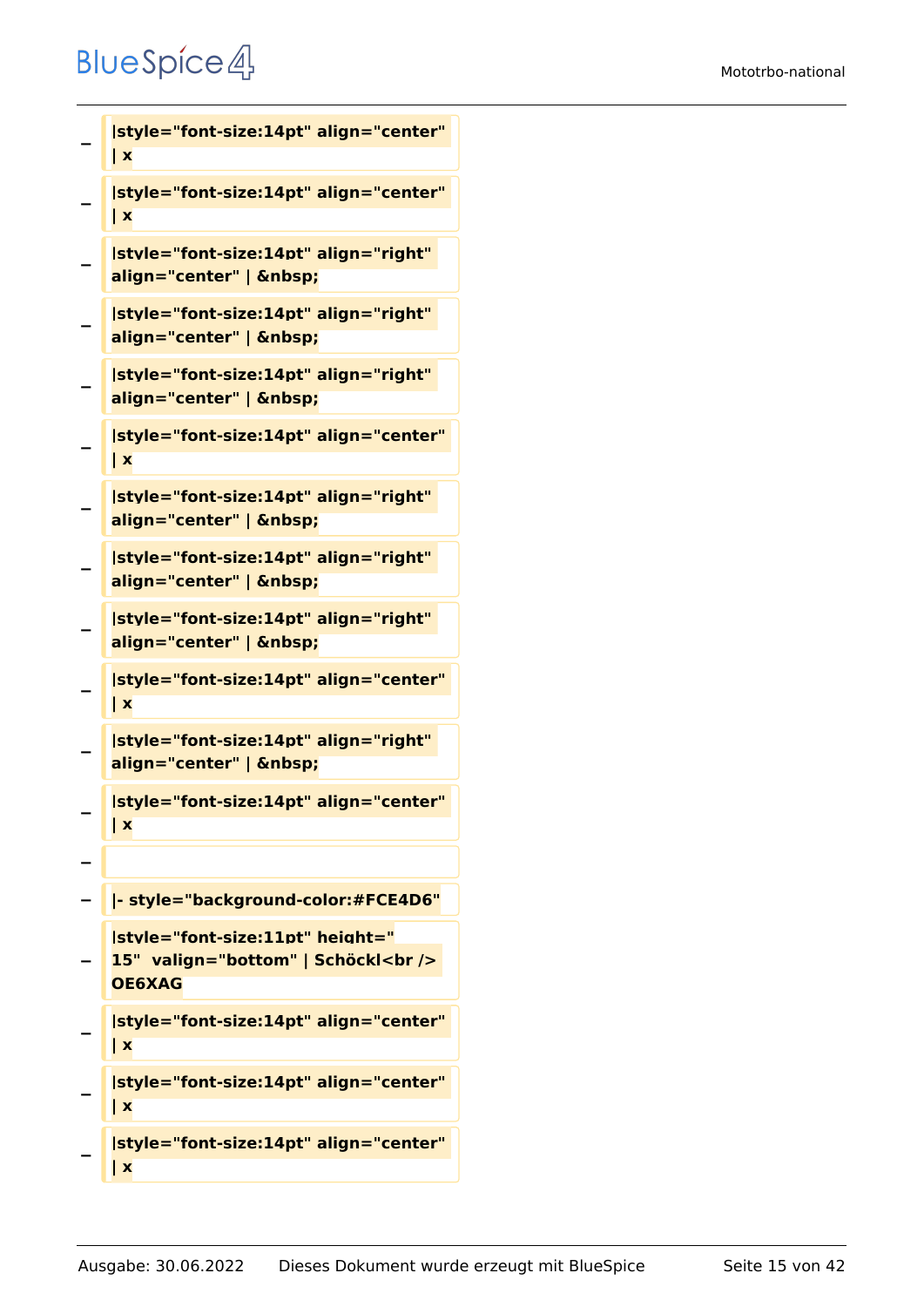```
−
   |style="font-size:14pt" align="center" 
   | x
−
   |style="font-size:14pt" align="center" 
   | x
−
   |style="font-size:14pt" align="center" 
   | x
−
   |style="font-size:14pt" align="right" 
   align="center" |  
−
   |style="font-size:14pt" align="right" 
   align="center" |  
−
   |style="font-size:14pt" align="right" 
   align="center" |  
−
   |style="font-size:14pt" align="right" 
   align="center" |  
−
   |style="font-size:14pt" align="right" 
   align="center" |  
−
   |style="font-size:14pt" align="center" 
   | x
−
   |style="font-size:14pt" align="right" 
   align="center" |  
−
   |style="font-size:14pt" align="right" 
   align="center" |  
−
   |style="font-size:14pt" align="right" 
   align="center" |  
−
   |style="font-size:14pt" align="right" 
   align="center" |  
−
   |style="font-size:14pt" align="center" 
   | x
−
  − |- style="background-color:#FCE4D6"
−
   |style="font-size:11pt" height="
   15"  valign="bottom" | Rennfeld<br 
   /> OE6XBG
```
**− |style="font-size:14pt" align="center" | x**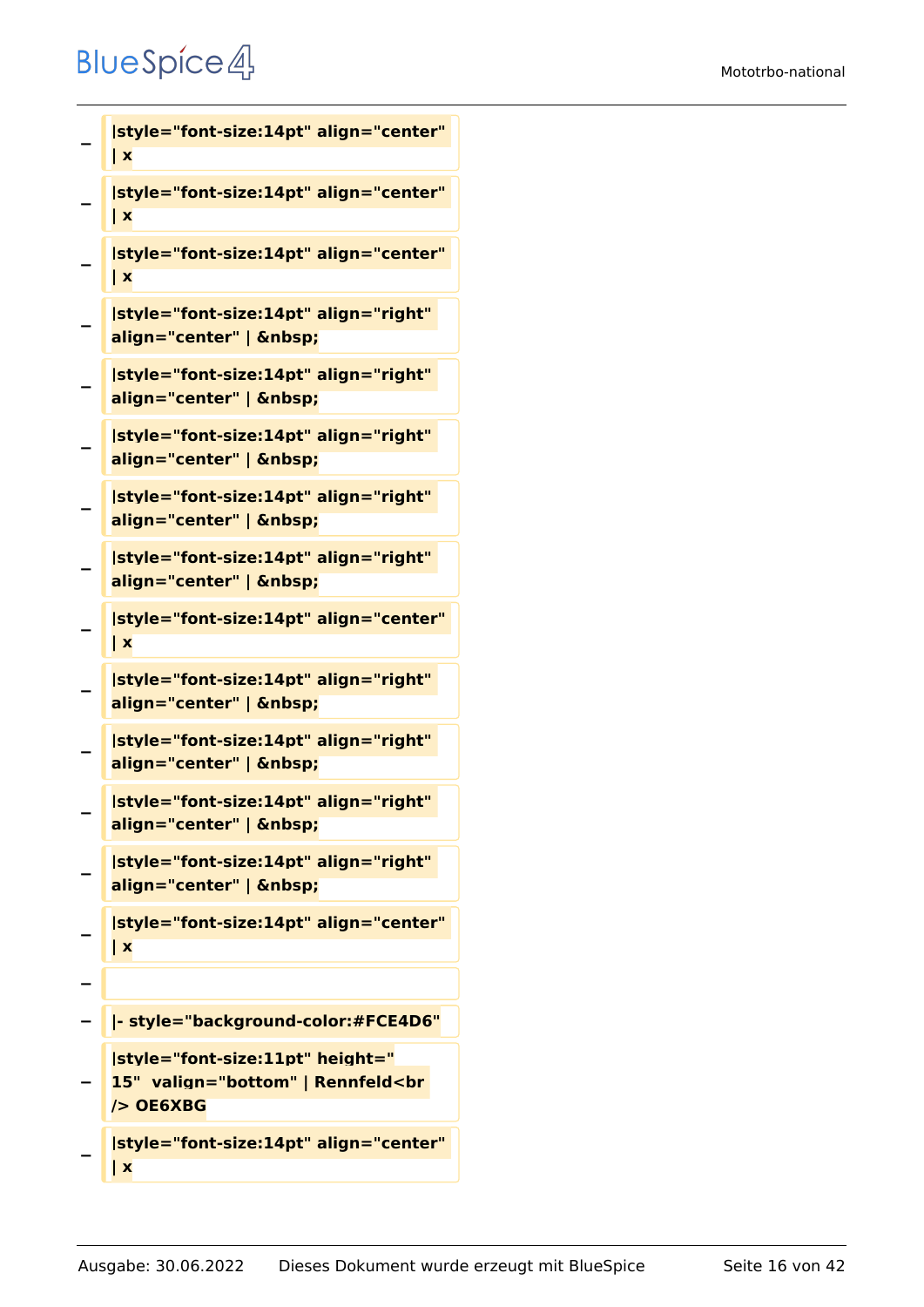```
−
   | x
−
   |style="font-size:14pt" align="center" 
   | x
−
   |style="font-size:14pt" align="center" 
   | x
−
   |style="font-size:14pt" align="center" 
   | x
−
   |style="font-size:14pt" align="center" 
   | x
−
   |style="font-size:14pt" align="right" 
   align="center" |  
−
   |style="font-size:14pt" align="right" 
   align="center" |  
−
   |style="font-size:14pt" align="right" 
   align="center" |  
−
   |style="font-size:14pt" align="right" 
   align="center" |  
−
   |style="font-size:14pt" align="right" 
   align="center" |  
−
   |style="font-size:14pt" align="center" 
   | x
−
   |style="font-size:14pt" align="right" 
   align="center" | &nbsp:
−
   |style="font-size:14pt" align="right" 
   align="center" |  
−
   |style="font-size:14pt" align="right" 
   align="center" |  
−
   |style="font-size:14pt" align="right" 
   align="center" |  
−
   |style="font-size:14pt" align="center" 
   | x
−
```
**|style="font-size:14pt" align="center"** 

**− |- style="background-color:#FCE4D6"**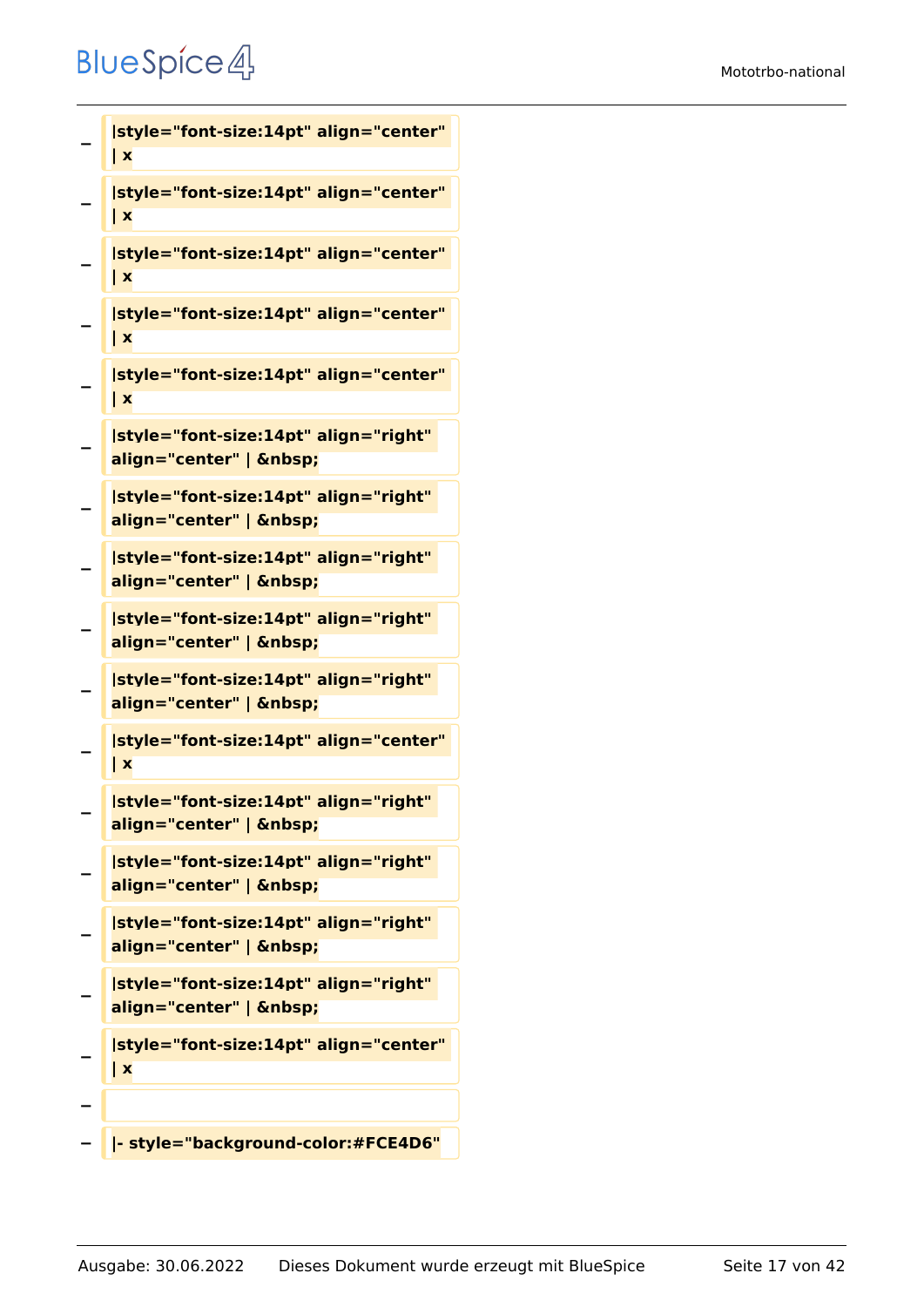#### Mototrbo-national

```
−
   |style="font-size:11pt" height="
   15"  valign="bottom" | 
   Schönbergkopf<br />
OE6XAR
−
   |style="font-size:14pt" align="center" 
   | x
−
   |style="font-size:14pt" align="center" 
   | x
−
   |style="font-size:14pt" align="center" 
   | x
−
   |style="font-size:14pt" align="center" 
   | x
−
   |style="font-size:14pt" align="center" 
   | x
−
   |style="font-size:14pt" align="center" 
   | x
−
   |style="font-size:14pt" align="right" 
   align="center" |  
−
   |style="font-size:14pt" align="right" 
   align="center" |  
−
   |style="font-size:14pt" align="right" 
   align="center" |  
−
   |style="font-size:14pt" align="right" 
   align="center" |  
−
   |style="font-size:14pt" align="right" 
   align="center" |  
−
   |style="font-size:14pt" align="center" 
   | x
−
   |style="font-size:14pt" align="right" 
   align="center" |  
−
   |style="font-size:14pt" align="right" 
   align="center" | &nbsp:
−
   |style="font-size:14pt" align="right" 
   align="center" |  
−
   |style="font-size:14pt" align="right" 
   align="center" |  
−
   |style="font-size:14pt" align="center" 
   | x
```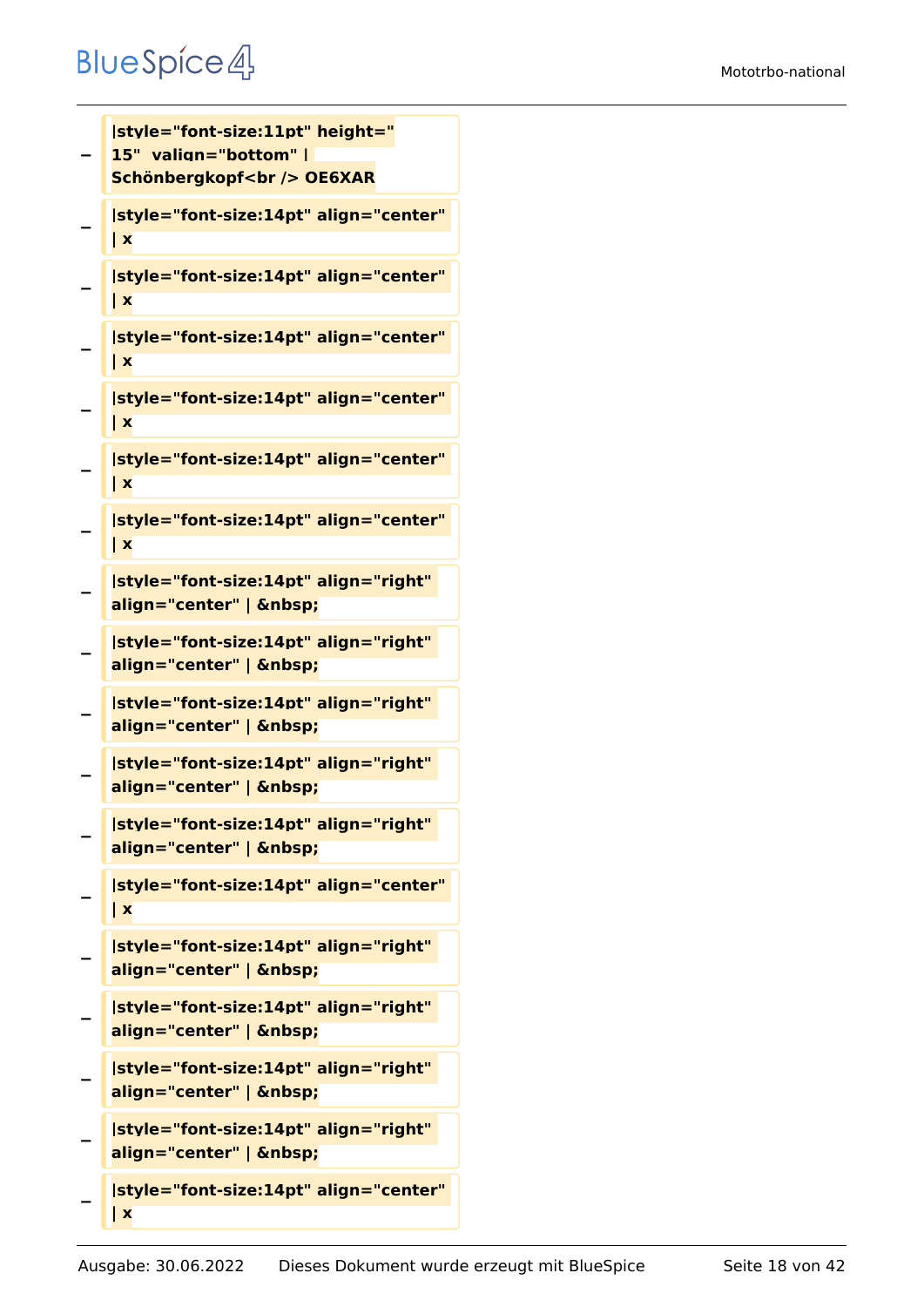```
−
− |- style="background-color:#BDD7EE"
−
   |style="font-size:11pt" height="
   15"  valign="bottom" | 
   Bruckerberg<br /> OE7XZH
−
   |style="font-size:14pt" align="center" 
   | x
−
   |style="font-size:14pt" align="center" 
   | x
−
   |style="font-size:14pt" align="center" 
   | x
−
   |style="font-size:14pt" align="center" 
   | x
−
   |style="font-size:14pt" align="center" 
   | x
−
   |style="font-size:14pt" align="center" 
   | x
−
   |style="font-size:14pt" align="right" 
   align="center" |  
−
   |style="font-size:14pt" align="right" 
   align="center" |  
−
   |style="font-size:14pt" align="right" 
   align="center" |  
−
   |style="font-size:14pt" align="right" 
   align="center" |  
−
   |style="font-size:14pt" align="right" 
   align="center" |  
−
   |style="font-size:14pt" align="right" 
   align="center" |  
−
   |style="font-size:14pt" align="center" 
   | x
−
   |style="font-size:14pt" align="right" 
   align="center" |
```

```
−
   |style="font-size:14pt" align="right" 
   align="center" |
```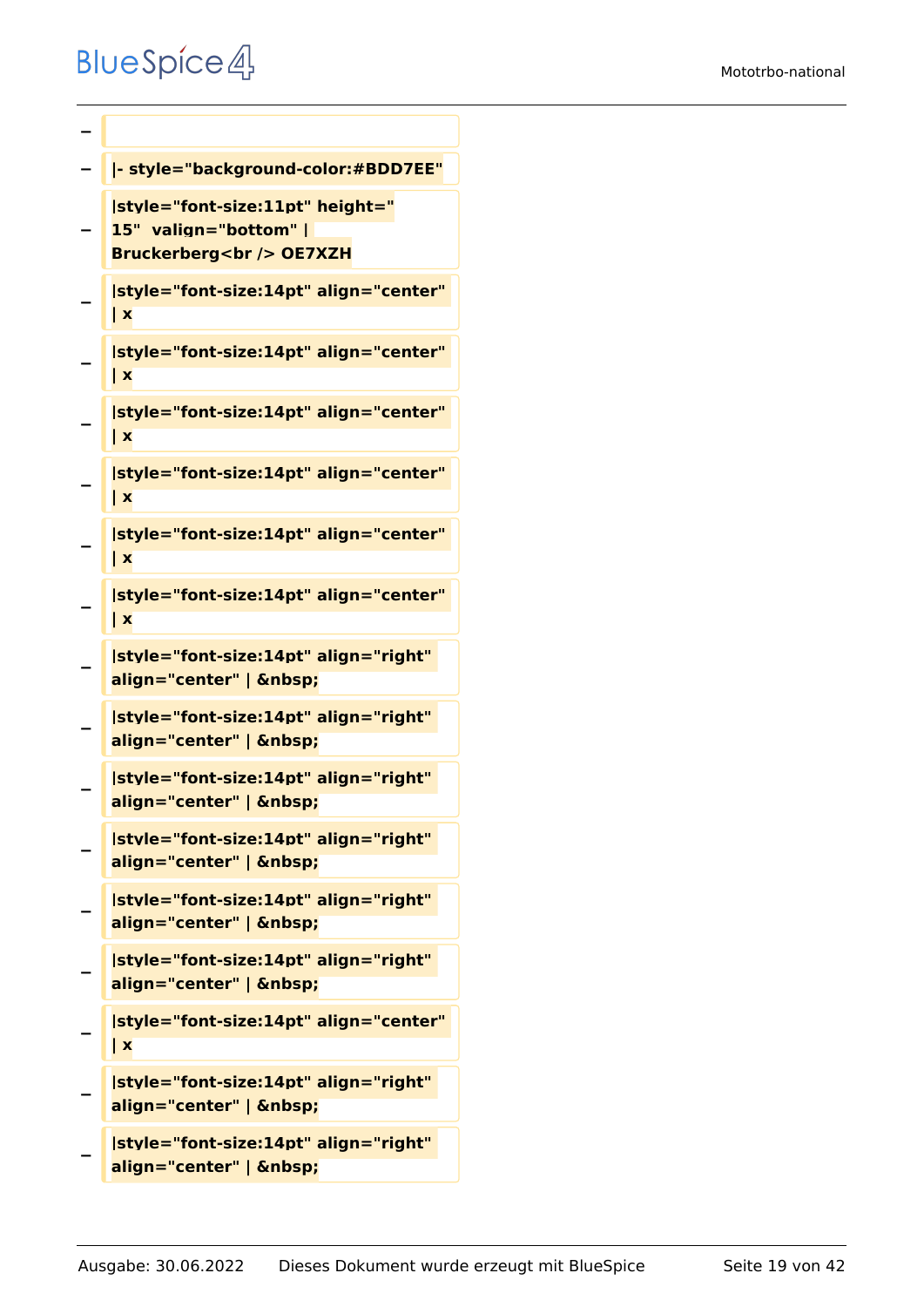```
−
   |style="font-size:14pt" align="center" 
   | x
−
   |style="font-size:14pt" align="center" 
   | x
−
  − |- style="background-color:#BDD7EE"
−
   |style="font-size:11pt" height="
   15" valign="bottom" | Rangger 
   Köpfl<br /> OE7XBI
−
   |style="font-size:14pt" align="center" 
   | x
−
   |style="font-size:14pt" align="center" 
   | x
−
   |style="font-size:14pt" align="center" 
   | x
−
   |style="font-size:14pt" align="center" 
   | x
−
   |style="font-size:14pt" align="center" 
   | x
−
   |style="font-size:14pt" align="center" 
   | x
−
   |style="font-size:14pt" align="right" 
   align="center" |  
−
   |style="font-size:14pt" align="right" 
   align="center" |  
−
   |style="font-size:14pt" align="right" 
   align="center" |  
−
   |style="font-size:14pt" align="right" 
   align="center" |  
−
   |style="font-size:14pt" align="right" 
   align="center" |  
−
   |style="font-size:14pt" align="right" 
   align="center" |  
−
   |style="font-size:14pt" align="center" 
   | x
```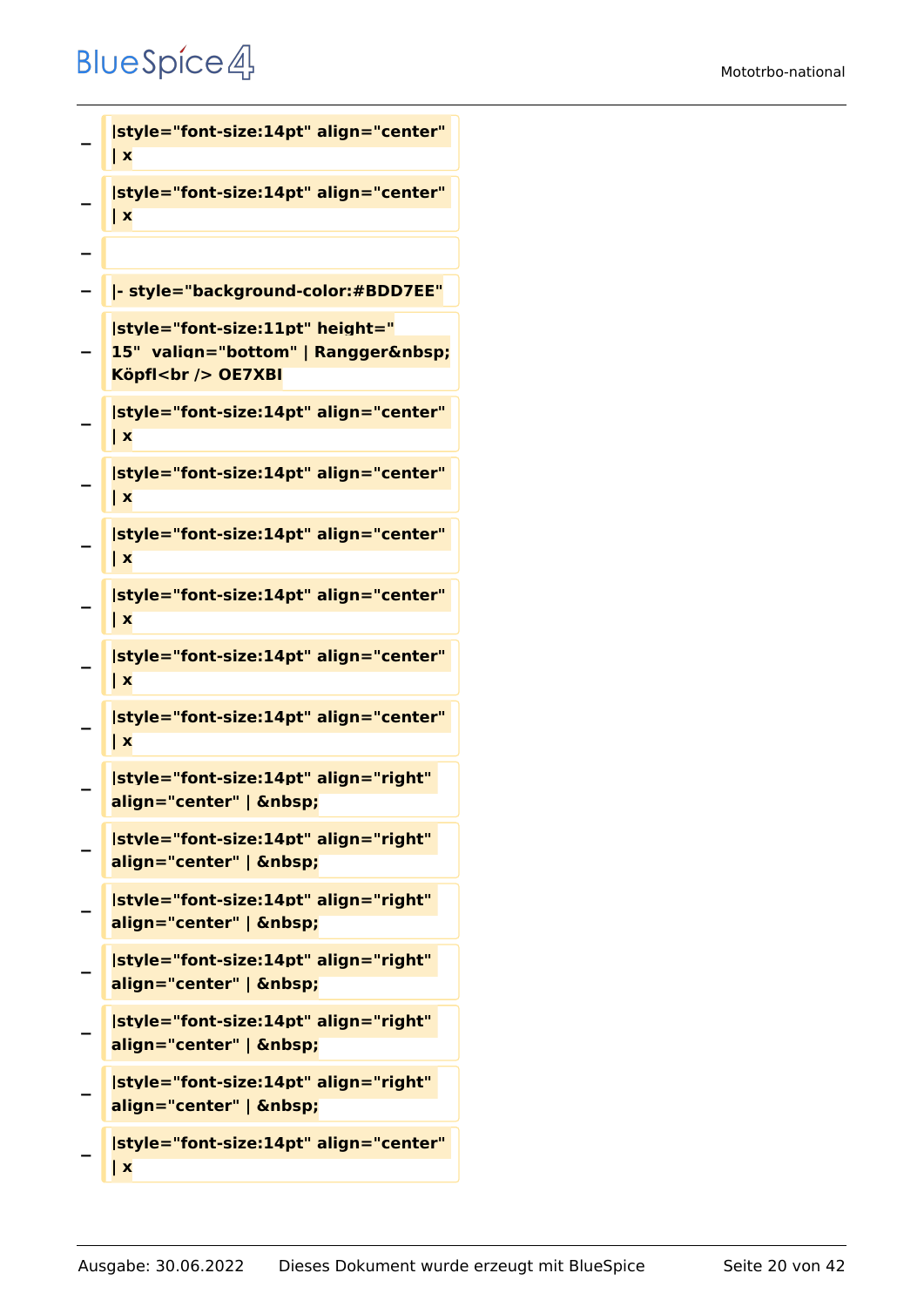```
−
   |style="font-size:14pt" align="right" 
   align="center" |  
−
   |style="font-size:14pt" align="right" 
   align="center" |  
−
   |style="font-size:14pt" align="center" 
   | x
−
   |style="font-size:14pt" align="center" 
   | x
−
  − |- style="background-color:#BDD7EE"
−
   |style="font-size:11pt" height="
   15"  valign="bottom" | Penken<br /> 
   OE7XTT
−
   |style="font-size:14pt" align="center" 
   | x
−
   |style="font-size:14pt" align="center" 
   | x
−
   |style="font-size:14pt" align="center" 
   | x
−
   |style="font-size:14pt" align="center" 
   | x
−
   |style="font-size:14pt" align="center" 
   | x
−
   |style="font-size:14pt" align="center" 
   | x
−
   |style="font-size:14pt" align="right" 
   align="center" |  
−
   |style="font-size:14pt" align="right" 
   align="center" |  
−
   |style="font-size:14pt" align="right" 
   align="center" |  
−
   |style="font-size:14pt" align="right" 
   align="center" |  
−
   |style="font-size:14pt" align="right"
```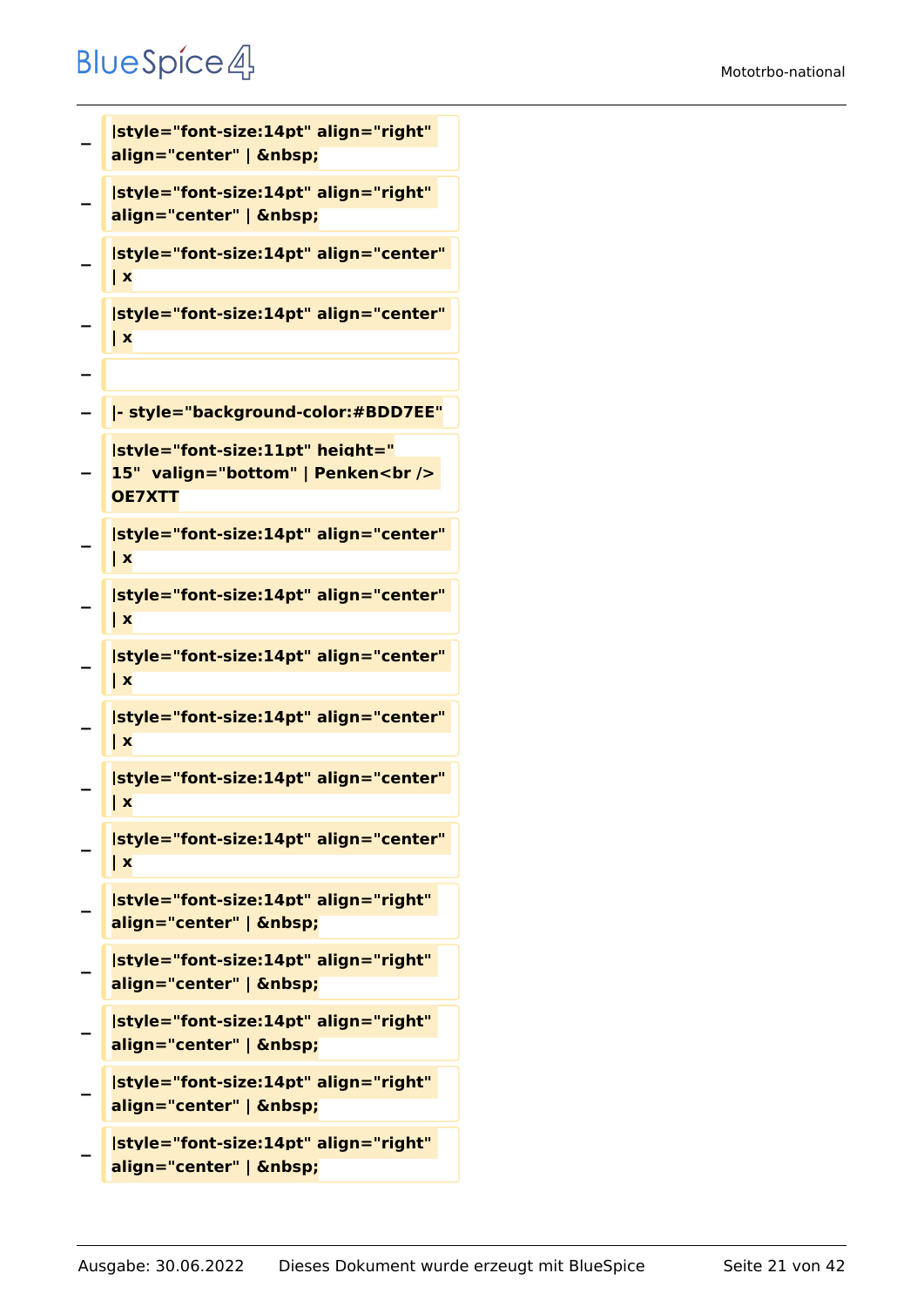```
−
   |style="font-size:14pt" align="right" 
   align="center" |  
−
   |style="font-size:14pt" align="center" 
   | x
−
   |style="font-size:14pt" align="right" 
   align="center" |  
−
   |style="font-size:14pt" align="right" 
   align="center" |  
−
   |style="font-size:14pt" align="center" 
   | x
−
   |style="font-size:14pt" align="center" 
   | x
−
  − |- style="background-color:#BDD7EE"
−
   |style="font-size:11pt" height="
   15"  valign="bottom" | Sonnblick<br 
   /> OE2XSV
−
   |style="font-size:14pt" align="center" 
   | x
−
   |style="font-size:14pt" align="center" 
   | x
−
   |style="font-size:14pt" align="center" 
   | x
−
   |style="font-size:14pt" align="center" 
   | x
−
   |style="font-size:14pt" align="center" 
   | x
−
   |style="font-size:14pt" align="center" 
   | x
−
   |style="font-size:14pt" align="right" 
   align="center" |  
−
   |style="font-size:14pt" align="right" 
   align="center" |  
−
   |style="font-size:14pt" align="right"
```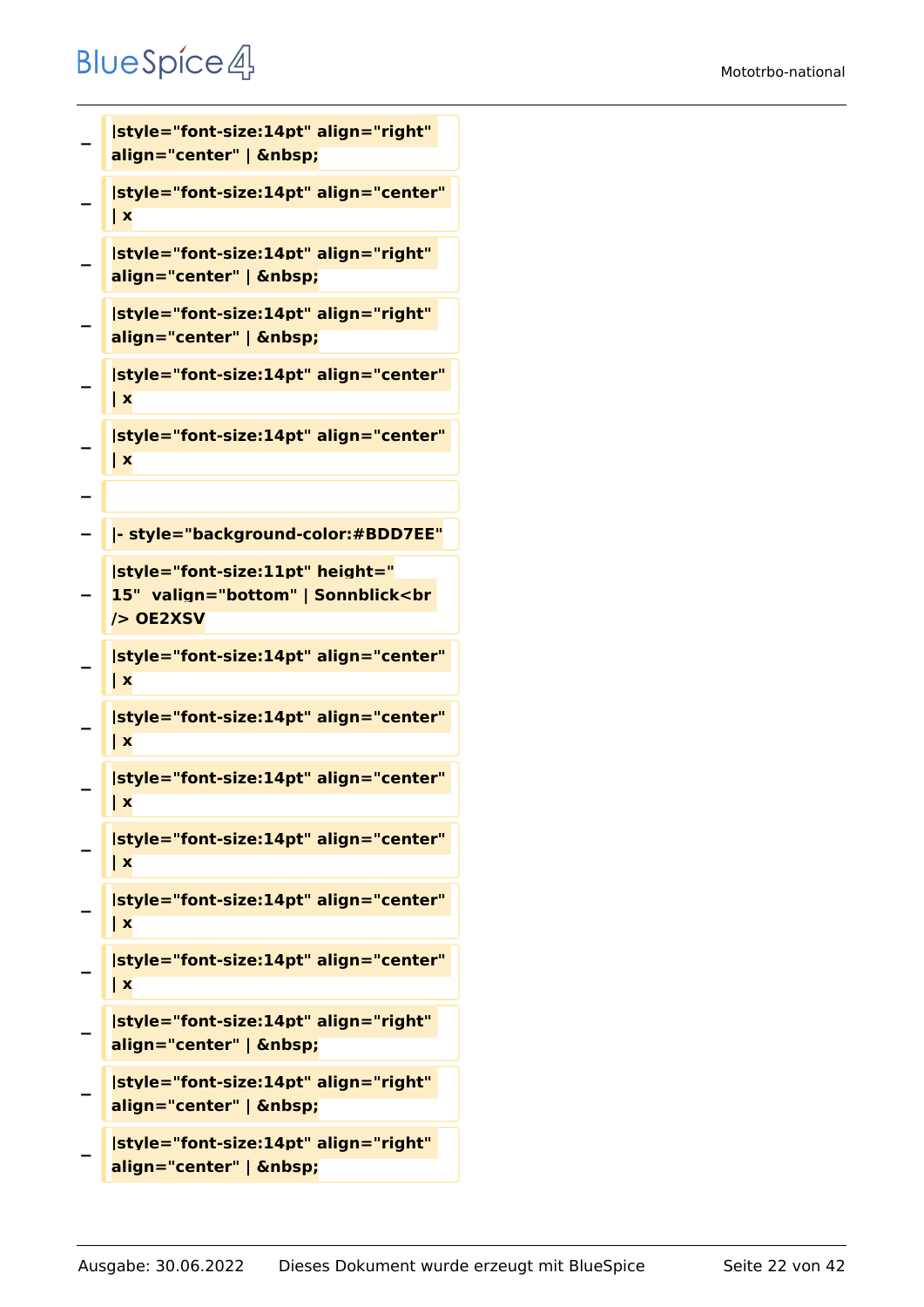```
−
   |style="font-size:14pt" align="right" 
   align="center" |  
−
   |style="font-size:14pt" align="right" 
   align="center" |  
−
   |style="font-size:14pt" align="right" 
   align="center" |  
−
   |style="font-size:14pt" align="center" 
   | x
−
   |style="font-size:14pt" align="right" 
   align="center" |  
−
   |style="font-size:14pt" align="right" 
   align="center" |  
−
   |style="font-size:14pt" align="right" 
   align="center" |  
−
   |style="font-size:14pt" align="center" 
   | x
−
  − |- style="background-color:#DDEBF7"
−
   |style="font-size:11pt" height="
   15"  valign="bottom" | 
   Pyramidenkogel<br /> OE8XKK
−
   |style="font-size:14pt" align="center" 
   | x
−
   |style="font-size:14pt" align="center" 
   | x
−
   |style="font-size:14pt" align="center" 
   | x
−
   |style="font-size:14pt" align="center" 
   | x
−
   |style="font-size:14pt" align="center" 
   | x
−
   |style="font-size:14pt" align="center" 
   | x
−
   |style="font-size:14pt" align="right"
```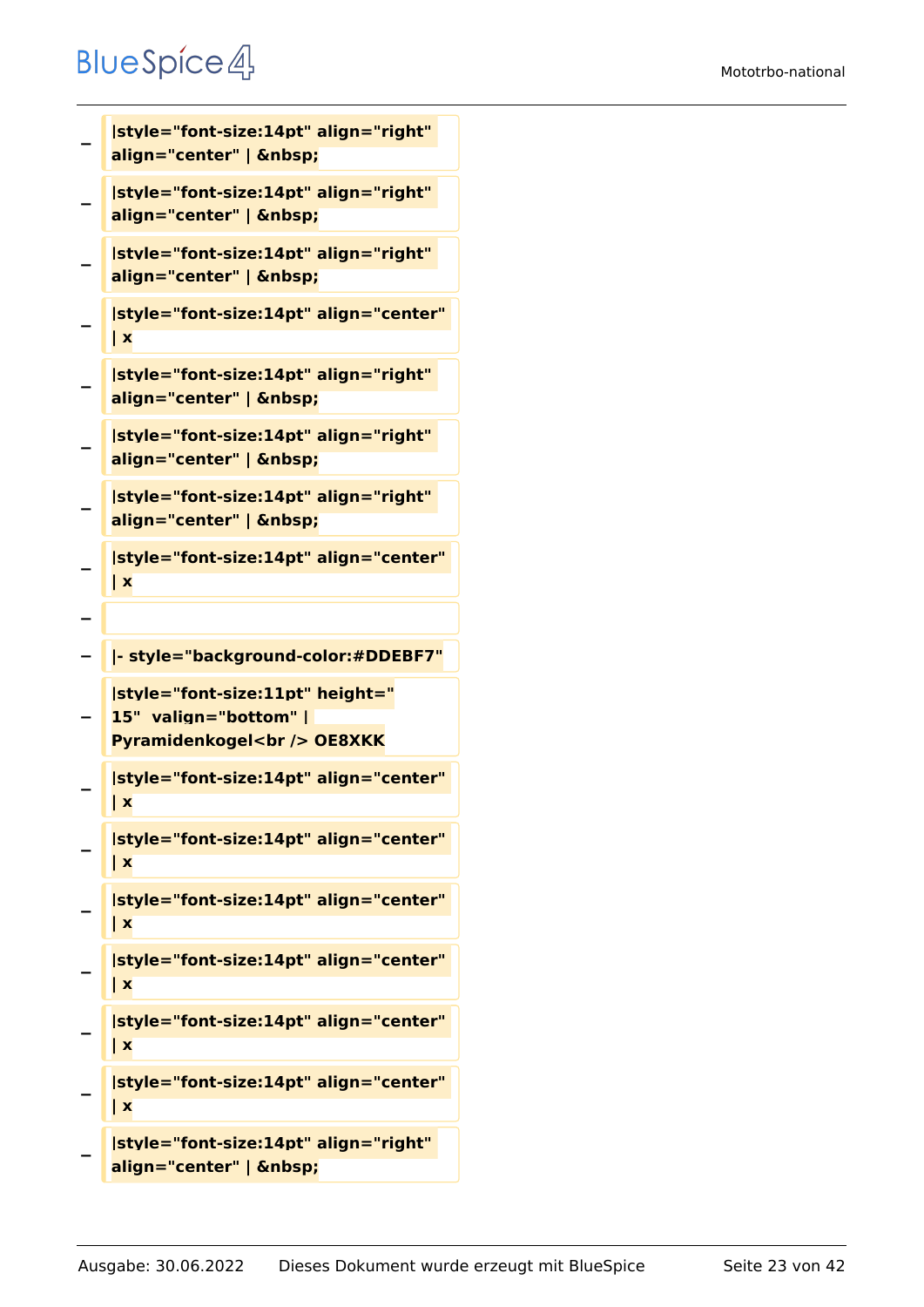```
−
   |style="font-size:14pt" align="right" 
   align="center" |  
−
   |style="font-size:14pt" align="center" 
   | x
−
   |style="font-size:14pt" align="right" 
   align="center" |  
−
   |style="font-size:14pt" align="right" 
   align="center" |  
−
   |style="font-size:14pt" align="right" 
   align="center" |  
−
   |style="font-size:14pt" align="right" 
   align="center" |  
−
   |style="font-size:14pt" align="center" 
   | x
−
   |style="font-size:14pt" align="right" 
   align="center" |  
−
   |style="font-size:14pt" align="right" 
   align="center" |  
−
   |style="font-size:14pt" align="center" 
   | x
−
  − |- style="background-color:#DDEBF7"
−
   |style="font-size:11pt" height="
   15"  valign="bottom" | 
   Magdalensberg<br /> OE8XMK
−
   |style="font-size:14pt" align="center" 
   | x
−
   |style="font-size:14pt" align="center" 
   | x
−
   |style="font-size:14pt" align="center" 
   | x
−
   |style="font-size:14pt" align="center" 
   | x
−
   |style="font-size:14pt" align="center" 
   | x
```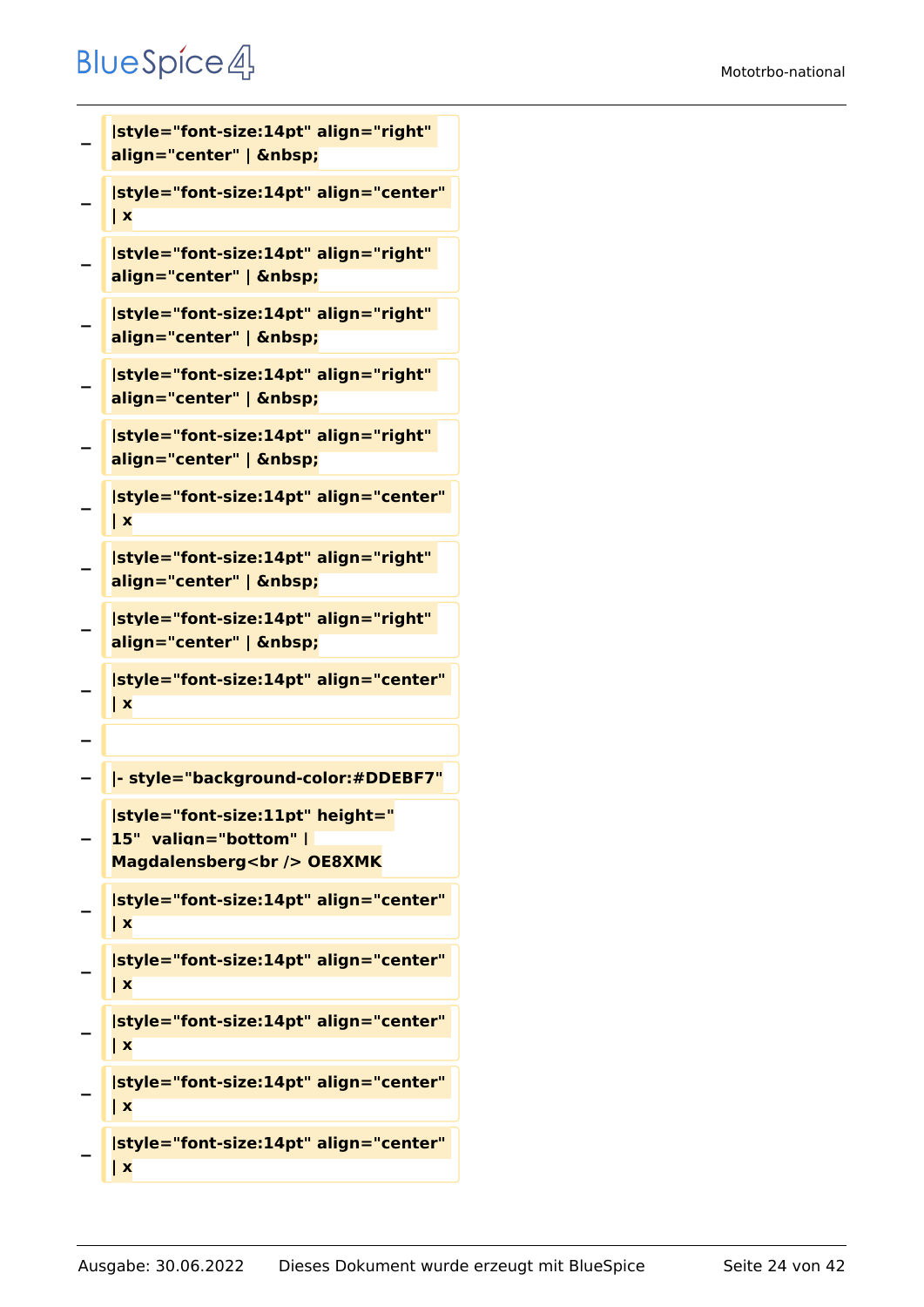**−**

**−**

**−**

**−**

**−**

**−**

**−**

**−**

**−**

**−**

**−**

**−**

**−**

**−**

**−**

```
| x
|style="font-size:14pt" align="right" 
align="center" |  
|style="font-size:14pt" align="right" 
align="center" |  
|style="font-size:14pt" align="center" 
| x
|style="font-size:14pt" align="right" 
align="center" |  
|style="font-size:14pt" align="right" 
align="center" |  
|style="font-size:14pt" align="right" 
align="center" |  
|style="font-size:14pt" align="right" 
align="center" |  
|style="font-size:14pt" align="center" 
| x
|style="font-size:14pt" align="right" 
align="center" |  
|style="font-size:14pt" align="right" 
align="center" |  
|style="font-size:14pt" align="center" 
| x
− |- style="background-color:#DDEBF7"
|style="font-size:11pt" height="
15"  valign="bottom" | Petzen<br /> 
OE8XPK
```
**|style="font-size:14pt" align="center"** 

**− |style="font-size:14pt" align="center" | x**

```
|style="font-size:14pt" align="center" 
| x
```

```
−
   |style="font-size:14pt" align="center" 
   | x
```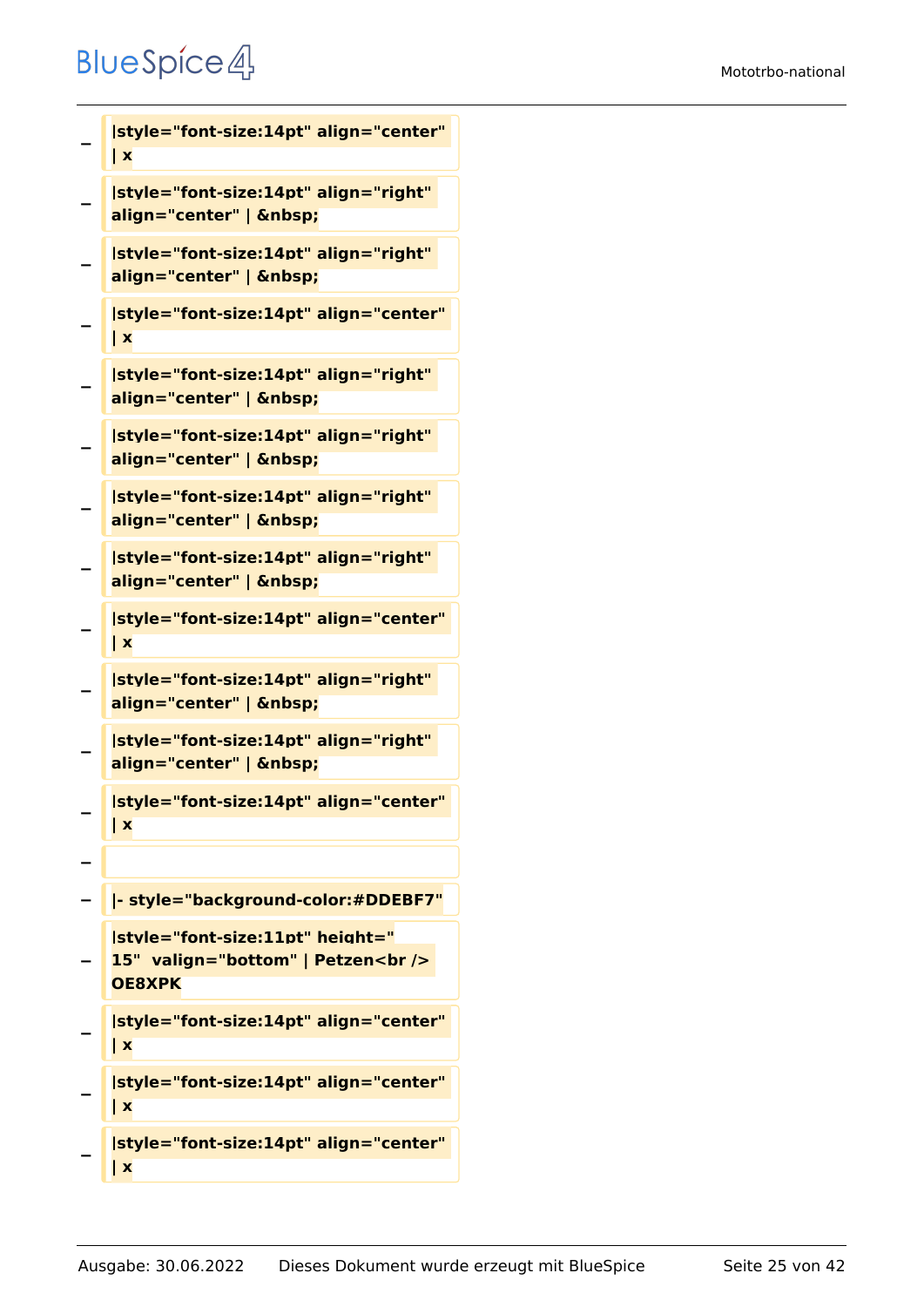```
−
   |style="font-size:14pt" align="center" 
   | x
−
   |style="font-size:14pt" align="center" 
   | x
−
   |style="font-size:14pt" align="center" 
   | x
−
   |style="font-size:14pt" align="right" 
   align="center" |  
−
   |style="font-size:14pt" align="right" 
   align="center" |  
−
   |style="font-size:14pt" align="center" 
   | x
−
   |style="font-size:14pt" align="right" 
   align="center" |  
−
   |style="font-size:14pt" align="right" 
   align="center" |  
−
   |style="font-size:14pt" align="right" 
   align="center" |  
−
   |style="font-size:14pt" align="right" 
   align="center" |  
−
   |style="font-size:14pt" align="center" 
   | x
−
   |style="font-size:14pt" align="right" 
   align="center" | &nbsp:
−
   |style="font-size:14pt" align="right" 
   align="center" |  
−
   |style="font-size:14pt" align="center" 
   | x
−
  − |- style="background-color:#f0e68c"
−
   |style="font-size:11pt" height="
   15"  valign="bottom" | Bregenz<br /> 
   OE9LTV
```
**− |style="font-size:14pt" align="center" | x**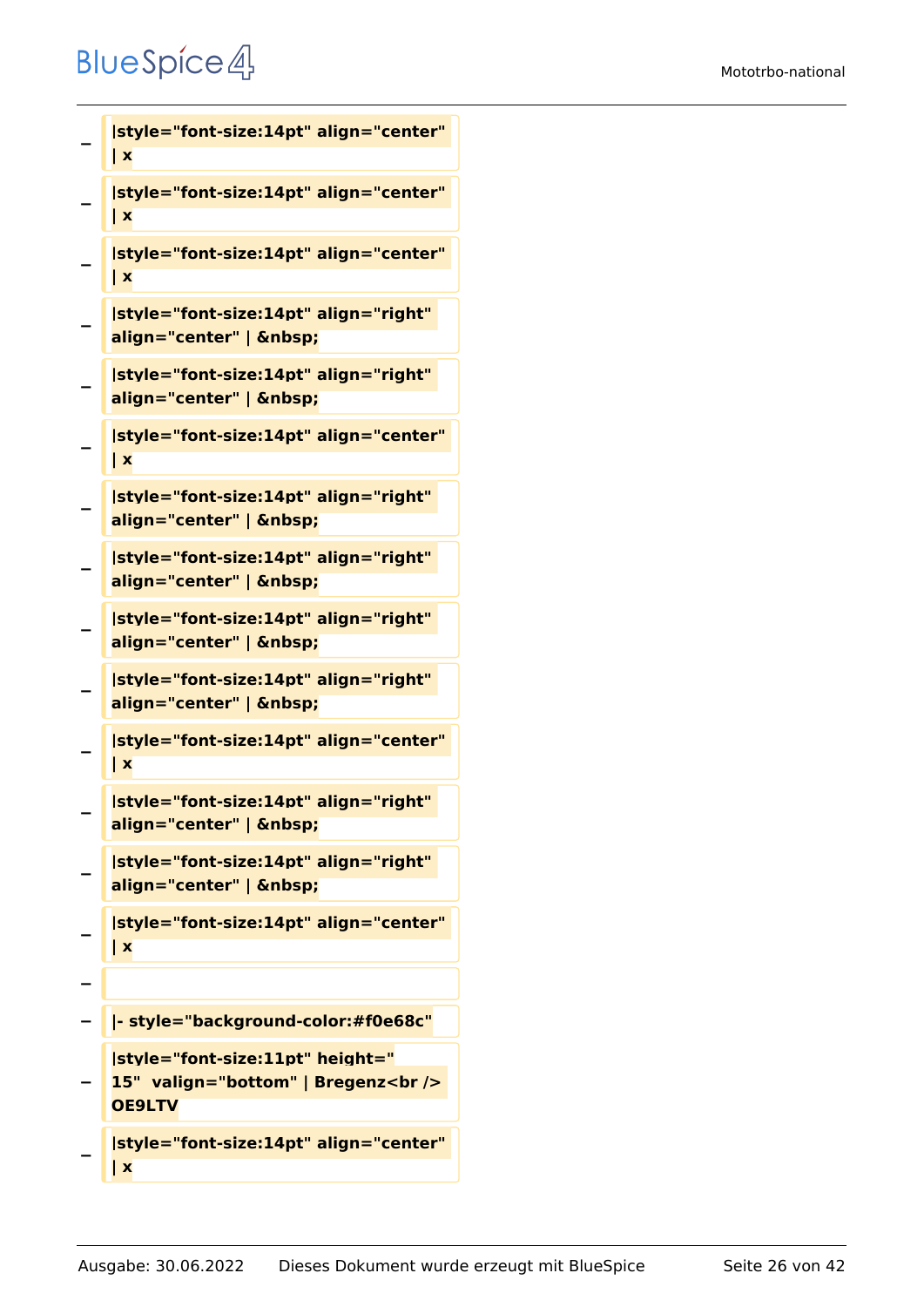**−**

**| x**

```
−
   |style="font-size:14pt" align="center" 
   | x
−
   |style="font-size:14pt" align="center" 
   | x
−
   |style="font-size:14pt" align="center" 
   | x
−
   |style="font-size:14pt" align="center" 
   | x
−
   |style="font-size:14pt" align="right" 
   align="center" |  
−
   |style="font-size:14pt" align="right" 
   align="center" |  
−
   |style="font-size:14pt" align="right" 
   align="center" |  
−
   |style="font-size:14pt" align="right" 
   align="center" |  
−
   |style="font-size:14pt" align="right" 
   align="center" |  
−
   |style="font-size:14pt" align="right" 
   align="center" |  
−
   |style="font-size:14pt" align="right" 
   align="center" |  
−
   |style="font-size:14pt" align="right" 
   align="center" |  
−
   |style="font-size:14pt" align="right" 
   align="center" |  
−
   |style="font-size:14pt" align="right" 
   align="center" |  
−
   |style="font-size:14pt" align="center" 
   | x
−
  − |}
−
   − <br />
```
**|style="font-size:14pt" align="center"**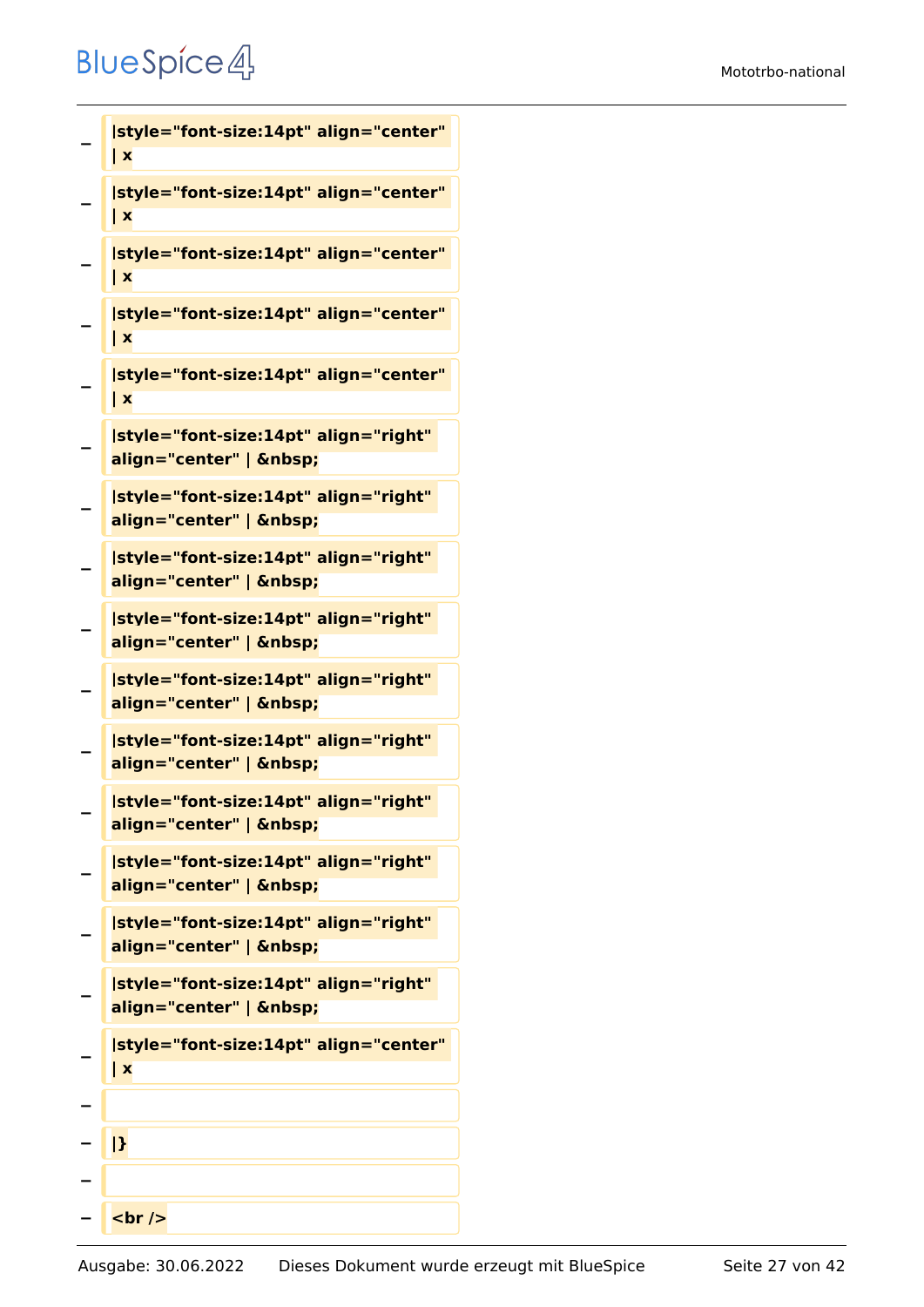```
<u></u> <br />
  <del>−</del> <u>k</del> k k k k k k k k k k k k k k k k k k k k k k k k k k k k k k k k k k k</u>
−
   − === HYTERA-Umsetzer ===
−
−
   Vernetzungs-Matrix  
   \&nbsp;-\&nbsp;\&nbsp;\&nbsp;Welche
   Umsetzer sind auf welcher 
   Sprechgruppe (TG) und auf welchem 
   Zeitschlitz (TS) miteinander 
   verbunden<br />
  <u></u> <br />
−
   <span style="color:brown">Letzte 
   Änderung: 10. Dez. 2014 </span>
   <u><del></del> <br /></u>
−
− {| class="wikitable" 
−
   |- style="background-color:#C00000;
   font-size:11pt;font-weight:bold;color:
   #FFFFFF"
− | width="160" | Repeater 
− | width="40" align="center" | WW
   − | width="40" align="center" | EUR
  − | width="40" align="center" | D-A-CH
− | width="40" align="center" | AUT
  − | width="40" align="center" | DEU
−
   | width="40" align="center" | OE8<br 
   />KTN
−
   | width="40" align="center" | OE<br 
   />local
−
   | width="40" align="center" | OE<br 
   />Ref.4190
  − | width="40" align="center" | OE
−
```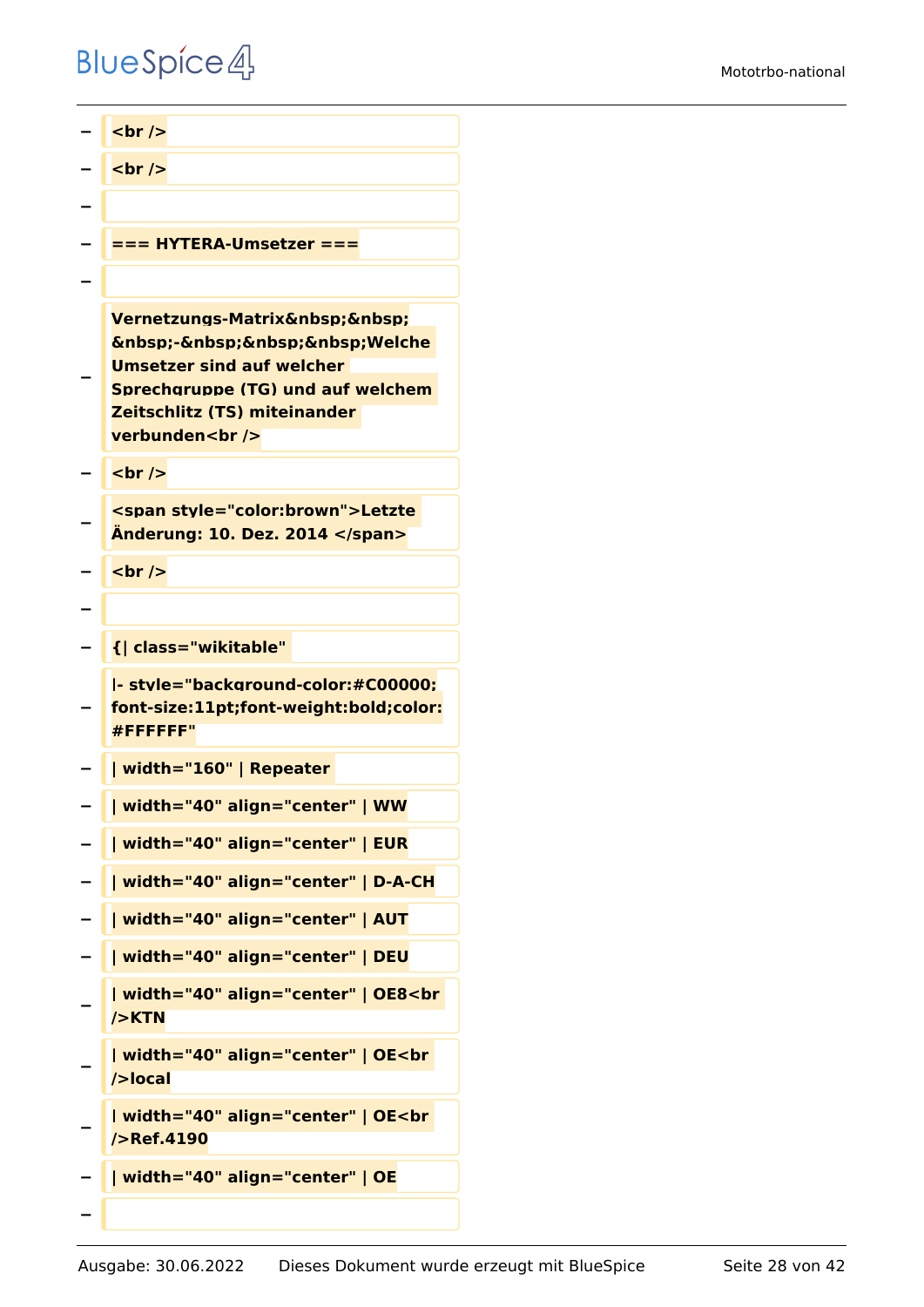**− |- style="background-color:#C00000; font-size:11pt;font-weight:bold;color: #FFFFFF" − | width="160" align="right"| Zeitschlitz (TS) − | width="40" align="center" | 1 − | width="40" align="center" | 1 − | width="40" align="center" | 1 − | width="40" align="center" | 1 − | width="40" align="center" | 1 − | width="40" align="center" | 1 − | width="40" align="center" | 1 − | width="40" align="center" | 2 − | width="40" align="center" | 2 − − |- style="background-color:#C00000; font-size:11pt;font-weight:bold;color: #FFFFFF" − | width="160" align="right"| Sprechgruppe (TG) − | width="40" align="center" | 1 − | width="40" align="center" | 2 − | width="40" align="center" | 20 − | width="40" align="center" | 232 − | width="40" align="center" | 262 − | width="40" align="center" | 8 − | width="40" align="center" | 9 − | width="40" align="center" | 9 − | width="40" align="center" | Ref.Nr. − − |- style="background-color:#C6E0B4"**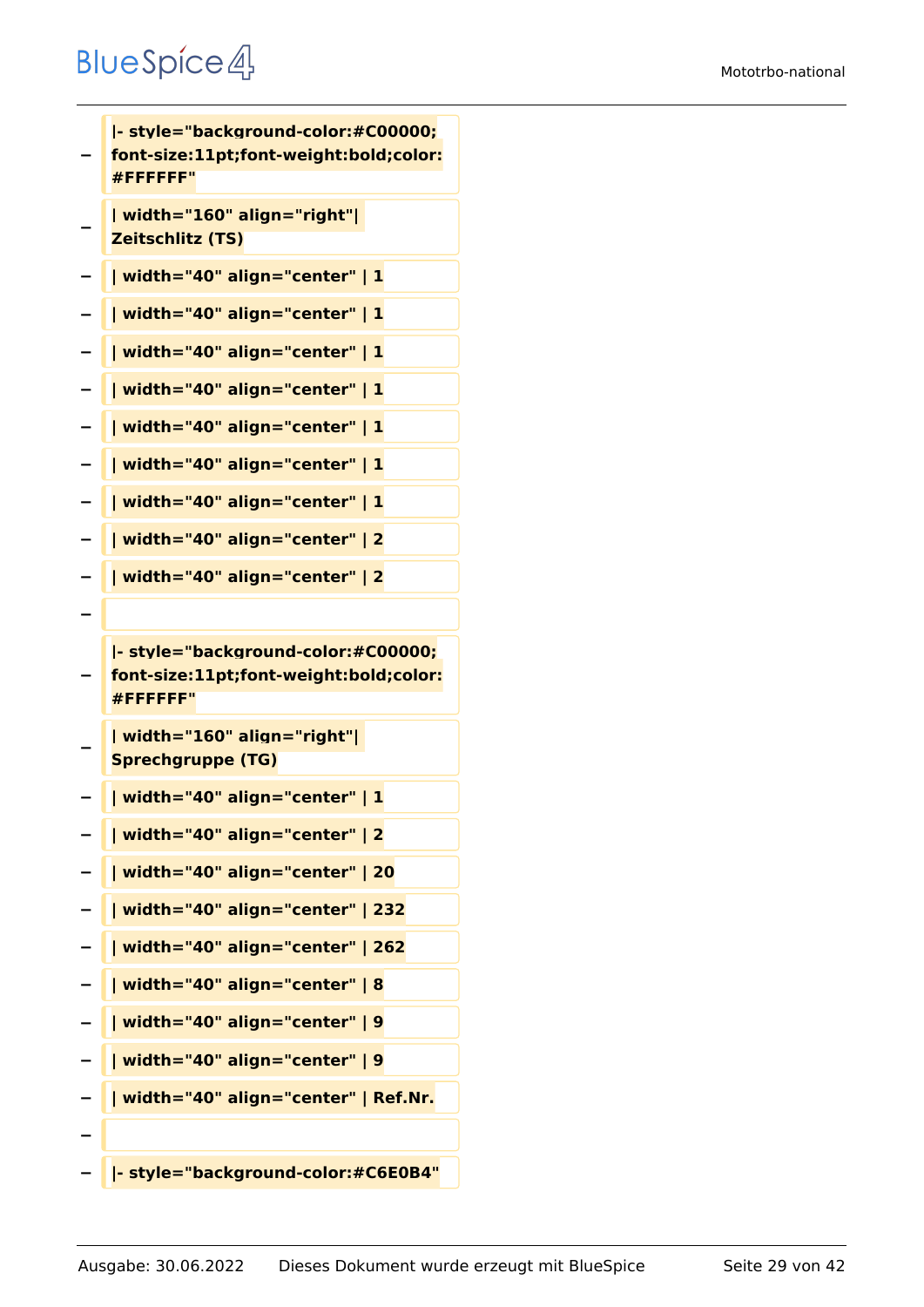#### Mototrbo-national

```
−
   |style="font-size:11pt" height="
   15" valign="bottom" | HYT 
   Wien 22<br />
Schaft>
OE1XIK
−
   |style="font-size:14pt" align="center" 
   | X
−
   |style="font-size:14pt" align="center" 
   | X
−
   |style="font-size:14pt" align="center" 
   | X
−
   |style="font-size:14pt" align="center" 
   | X
−
   |style="font-size:14pt" align="center" 
   | X
−
   |style="font-size:14pt" align="right" 
   align="center" |  
−
   |style="font-size:14pt" align="right" 
   align="center" |  
−
   |style="font-size:14pt" align="center" 
   | X
−
   |style="font-size:14pt" align="center" 
   | x
−
  − |- style="background-color:#C6E0B4"
−
   |style="font-size:11pt" height="
   15" valign="bottom" | HYT 
   Wienerberg<br />
Schbsp;OE1XQU
−
   |style="font-size:14pt" align="center" 
   | X
−
   |style="font-size:14pt" align="center" 
   | X
−
   |style="font-size:14pt" align="center" 
   | X
−
   |style="font-size:14pt" align="center" 
   | X
−
   |style="font-size:14pt" align="center" 
   | X
```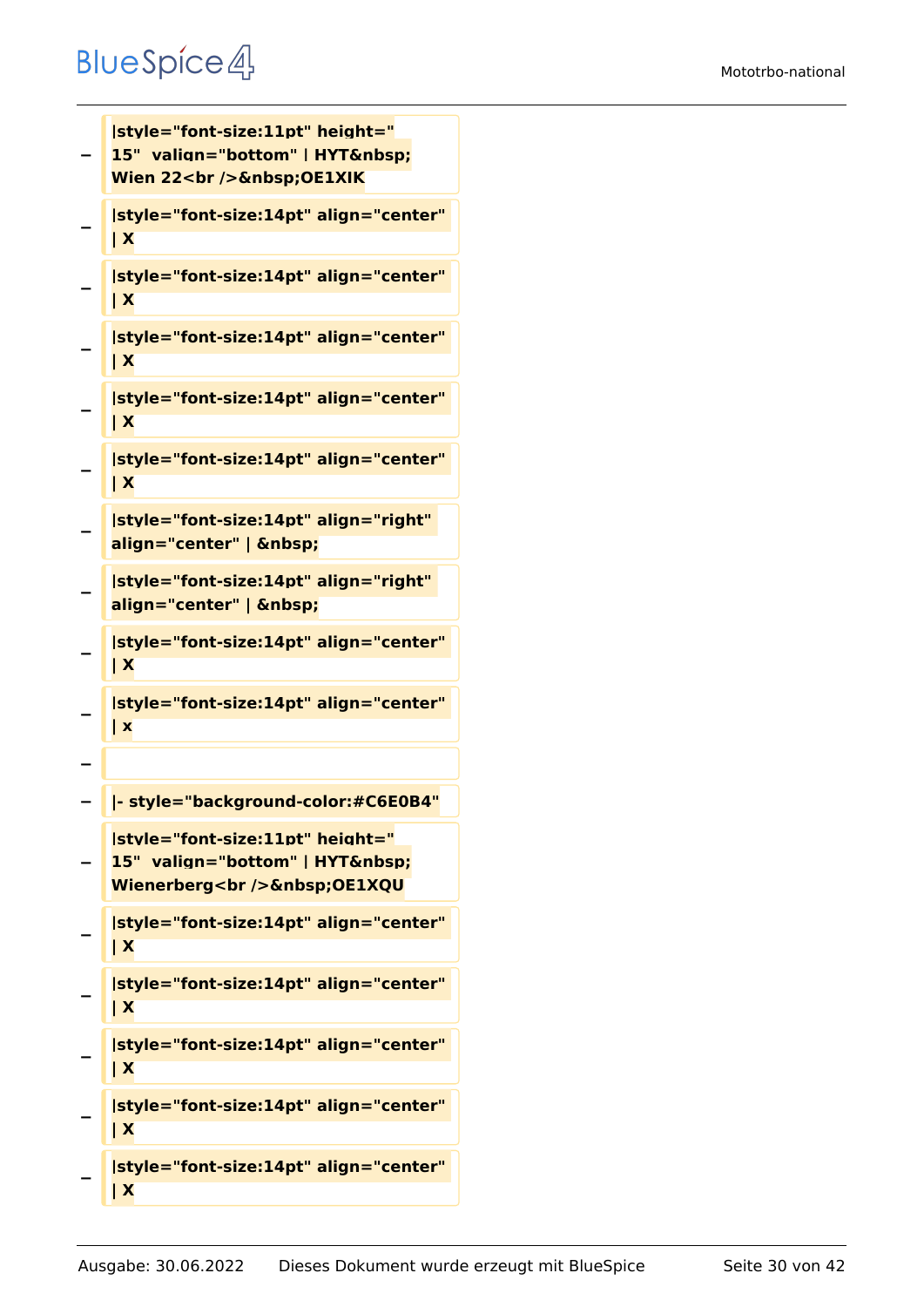```
−
   |style="font-size:14pt" align="right" 
   align="center" |  
−
   |style="font-size:14pt" align="right" 
   align="center" |  
−
   |style="font-size:14pt" align="center" 
   | X
−
   |style="font-size:14pt" align="center" 
   | x
−
  − |- style="background-color:#C6E0B4"
−
   |style="font-size:11pt" height="
   15" valign="bottom" | HYT 
   Laaerberg <sup>1</sup><br />
&nbsp;
   OE1XQU
−
   |style="font-size:14pt" align="center" 
   | X
−
   |style="font-size:14pt" align="center" 
   | X
−
   |style="font-size:14pt" align="center" 
   | X
−
   |style="font-size:14pt" align="center" 
   | X
−
   |style="font-size:14pt" align="center" 
   | X
−
   |style="font-size:14pt" align="right" 
   align="center" |  
−
   |style="font-size:14pt" align="right" 
   align="center" |  
−
   |style="font-size:14pt" align="center" 
   | X
−
   |style="font-size:14pt" align="center" 
   | x
−
  − |- style="background-color:#C6E0B4"
```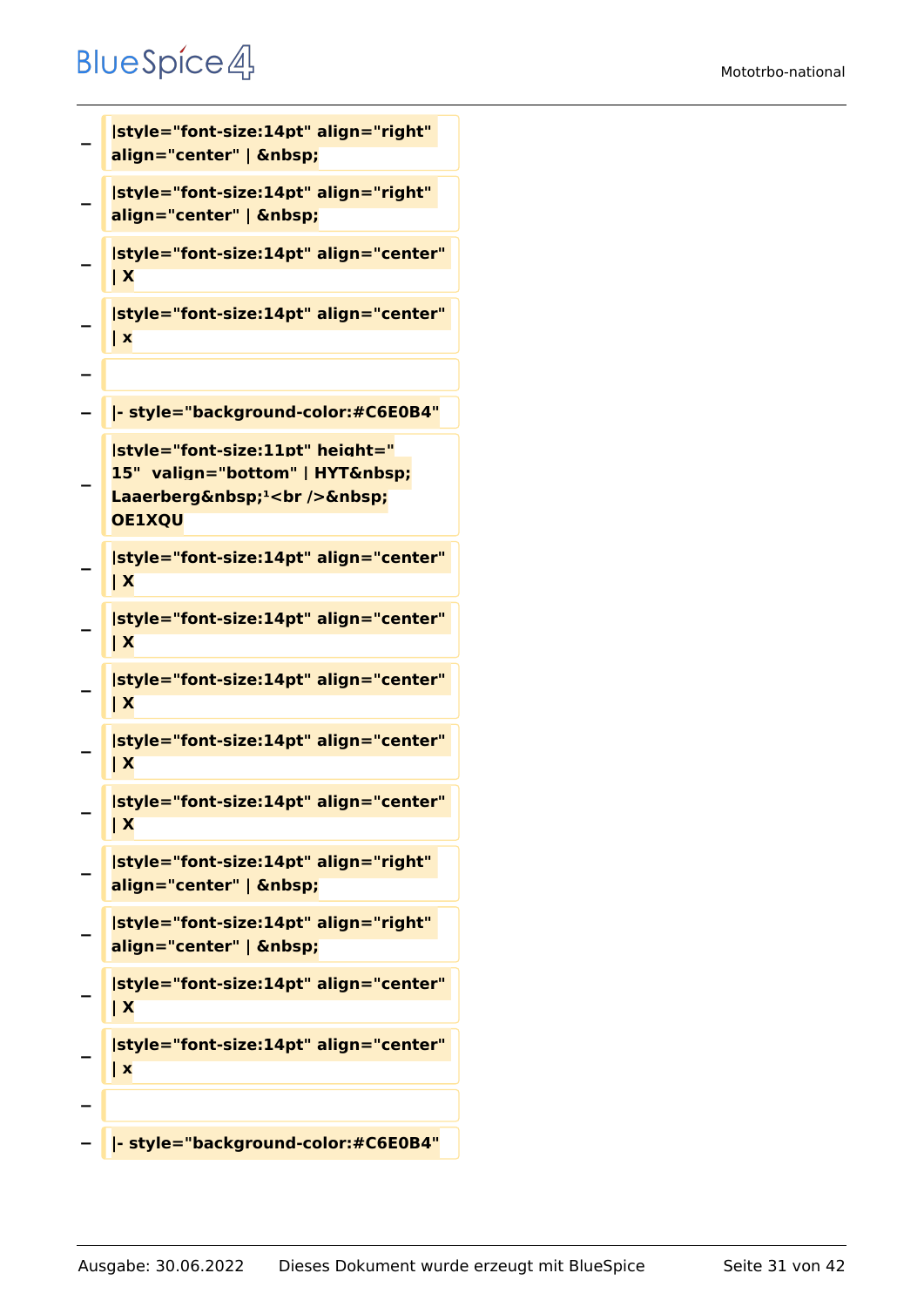```
−
   |style="font-size:11pt" height="
   15" valign="bottom" | HYT 
   Hohe Wand<br />
Schift />
Gobsdallanger/Manuform
−
   |style="font-size:14pt" align="center" 
   | X
−
   |style="font-size:14pt" align="center" 
   | X
−
   |style="font-size:14pt" align="center" 
   | X
−
   |style="font-size:14pt" align="center" 
   | X
−
   |style="font-size:14pt" align="center" 
   | X
−
   |style="font-size:14pt" align="right" 
   align="center" |  
−
   |style="font-size:14pt" align="right" 
   align="center" |  
−
   |style="font-size:14pt" align="center" 
   | X
−
   |style="font-size:14pt" align="center" 
   | x
−
  − |- style="background-color:#C6E0B4"
−
   |style="font-size:11pt" height="
   15" valign="bottom" | HYT 
   Stradner Kogel<br />
Stradner 
   OE6XBF
−
   |style="font-size:14pt" align="center" 
   | X
−
   |style="font-size:14pt" align="center" 
   | X
−
   |style="font-size:14pt" align="center" 
   | X
−
   |style="font-size:14pt" align="center" 
   | X
−
   |style="font-size:14pt" align="center" 
   | X
```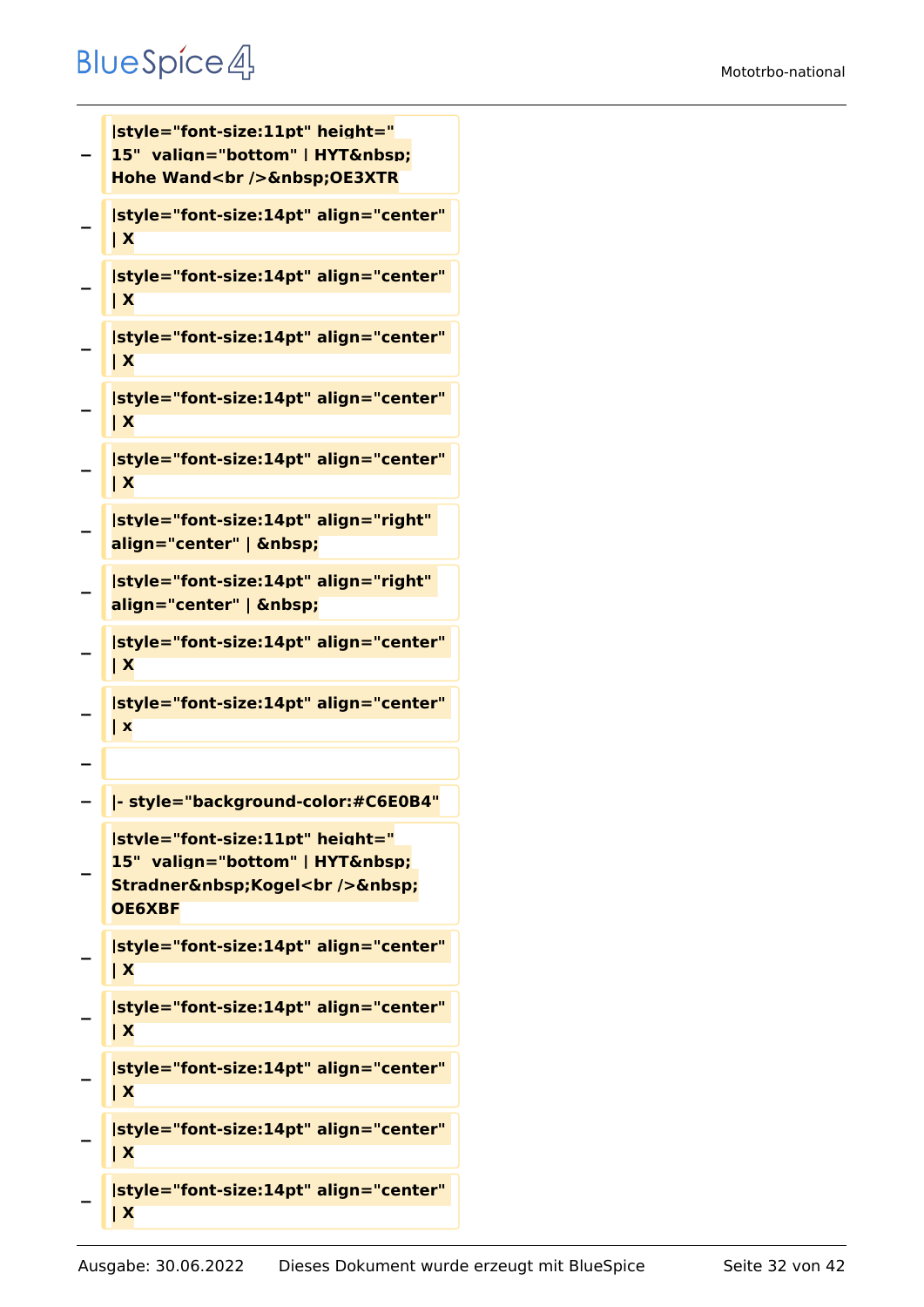```
−
   |style="font-size:14pt" align="right" 
   align="center" |  
−
  |style="font-size:14pt" align="right" 
   align="center" |  
−
   |style="font-size:14pt" align="center" 
   | X
−
   |style="font-size:14pt" align="center" 
   | x
−
  − |- style="background-color:#C6E0B4"
−
   |style="font-size:11pt" height="
   15" valign="bottom" | HYT 
   Stuhleck Test <sup>2</sup><br
   /> OE6XCD
−
   |style="font-size:14pt" align="center" 
   | X
−
   |style="font-size:14pt" align="center" 
   | X
−
   |style="font-size:14pt" align="center" 
   | X
−
   |style="font-size:14pt" align="center" 
   | X
−
   |style="font-size:14pt" align="center" 
   | X
−
   |style="font-size:14pt" align="right" 
   align="center" |  
−
   |style="font-size:14pt" align="right" 
   align="center" |  
−
   |style="font-size:14pt" align="center" 
   | X
−
   |style="font-size:14pt" align="center" 
   | x
−
  − |- style="background-color:#ACB9CA"
```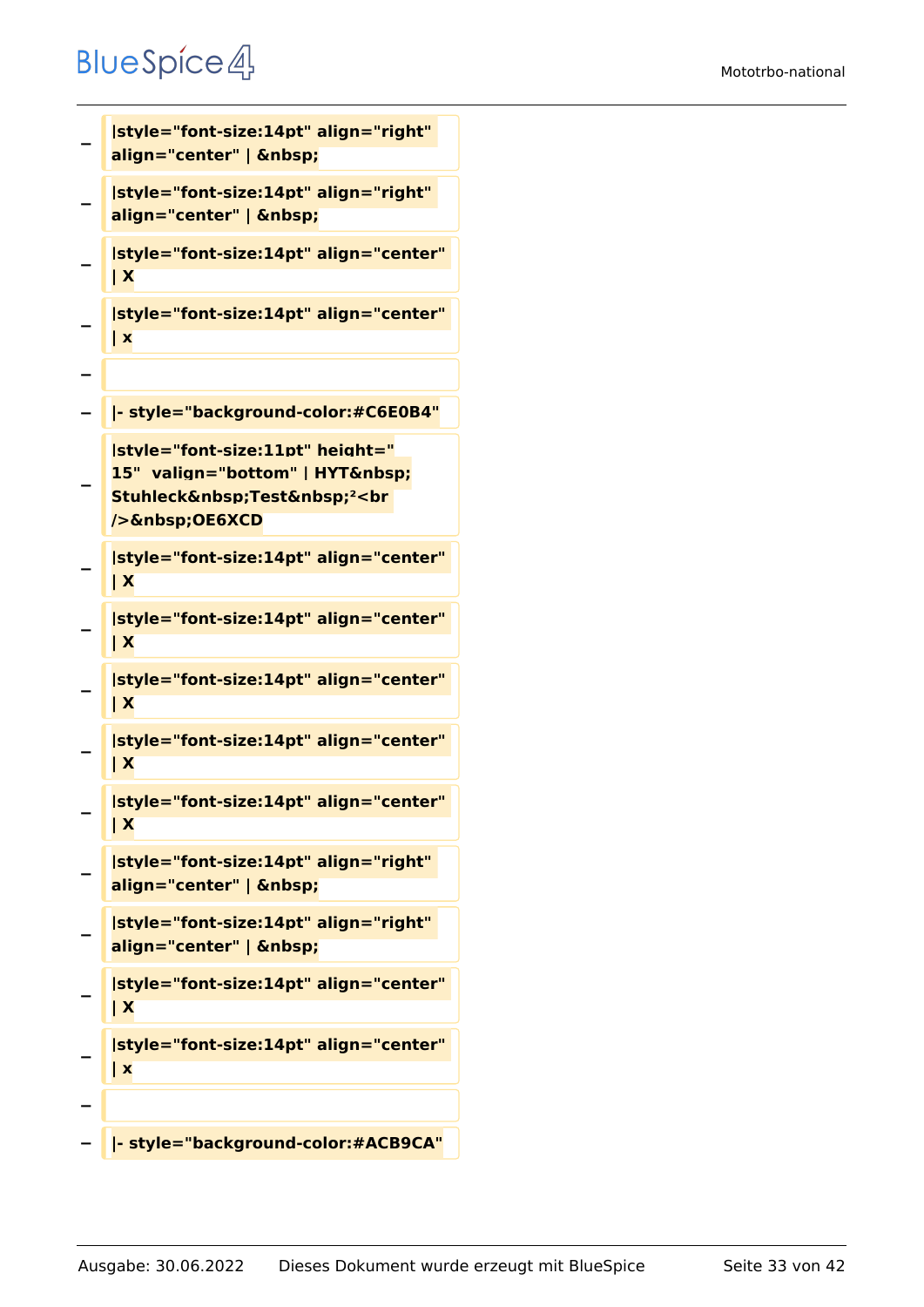**|style="font-size:11pt" height="**

```
−
   15" valign="bottom" | HYT 
   Dobratsch<br />
OE8XFK
−
   |style="font-size:14pt" align="center" 
   | X
−
   |style="font-size:14pt" align="center" 
   | X
−
   |style="font-size:14pt" align="center" 
   | X
−
   |style="font-size:14pt" align="center" 
   | X
−
   |style="font-size:14pt" align="right" 
   align="center" |  
−
   |style="font-size:14pt" align="center" 
   | X
−
   |style="font-size:14pt" align="right" 
   align="center" |  
−
   |style="font-size:14pt" align="center" 
   | X
−
   |style="font-size:14pt" align="center" 
   | x
−
  − |- style="background-color:#ACB9CA"
−
   |style="font-size:11pt" height="
   15" valign="bottom" | HYT 
   Saurachberg<br />
Saurachberg<br />
OE8XIK
−
   |style="font-size:14pt" align="center" 
   | X
−
   |style="font-size:14pt" align="center" 
   | X
−
   |style="font-size:14pt" align="center" 
   | X
−
   |style="font-size:14pt" align="center" 
   | X
−
   |style="font-size:14pt" align="right" 
   align="center" |
```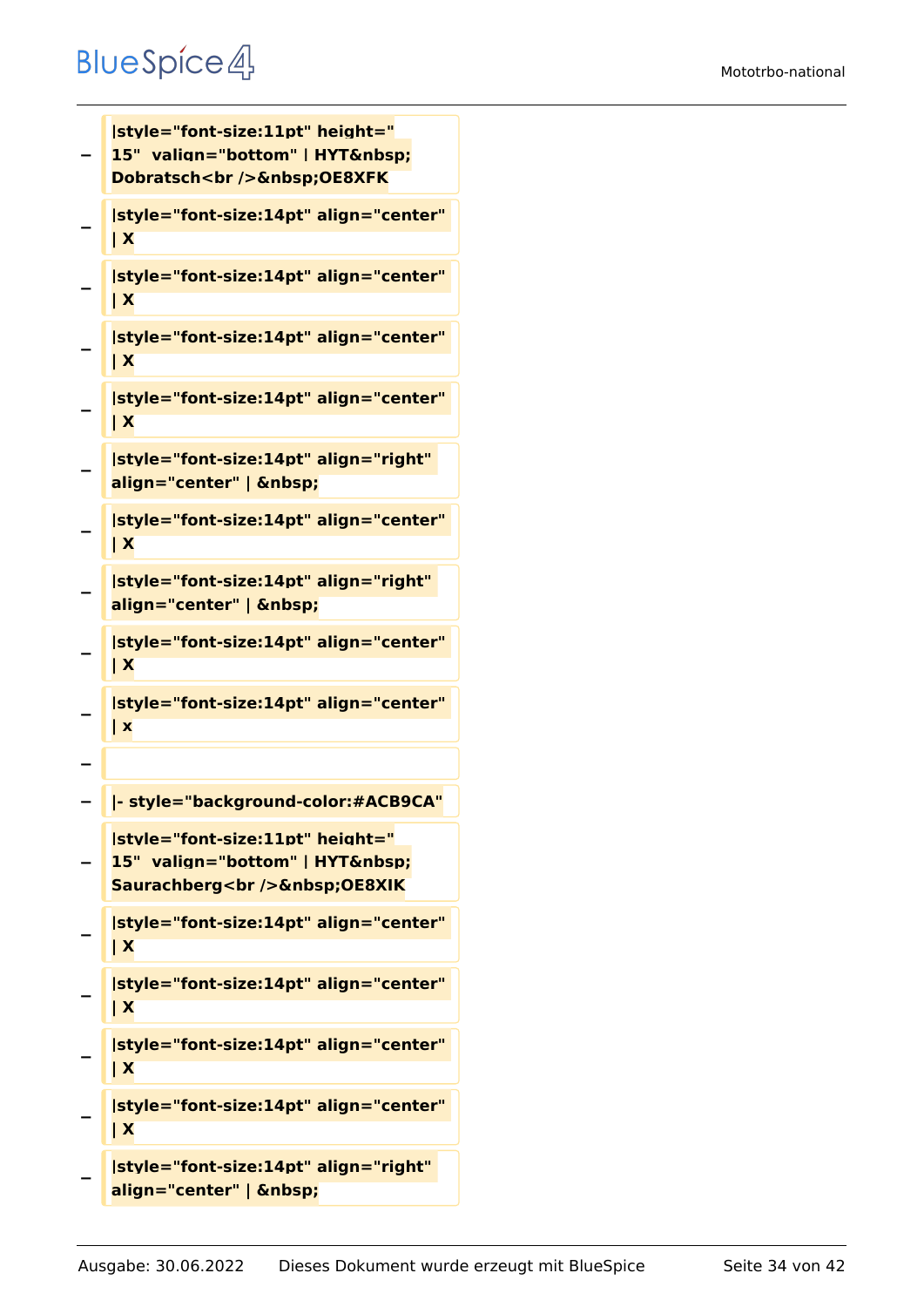```
−
   |style="font-size:14pt" align="center" 
   | X
−
   |style="font-size:14pt" align="right" 
   align="center" |  
−
   |style="font-size:14pt" align="center" 
   | X
−
   |style="font-size:14pt" align="center" 
   | x
−
  − |- style="background-color:#ACB9CA"
−
   |style="font-size:11pt" height="
   15" valign="bottom" | HYT 
   Koralm<br />
Example />
<u>Senbsp</u>;OE8XLK
−
   |style="font-size:14pt" align="center" 
   | X
−
   |style="font-size:14pt" align="center" 
   | X
−
   |style="font-size:14pt" align="center" 
   | X
−
   |style="font-size:14pt" align="center" 
   | X
−
   |style="font-size:14pt" align="right" 
   align="center" |  
−
   |style="font-size:14pt" align="center" 
   | X
−
   |style="font-size:14pt" align="right" 
   align="center" |  
−
   |style="font-size:14pt" align="center" 
   | X
−
   |style="font-size:14pt" align="center" 
   | x
−
   − |- style="background-color:#ACB9CA"
−
   |style="font-size:11pt" height="
   15"  valign="bottom" | HYT&nbsp:
   Petzen <sup>1</sup><br />
OE68XPK
```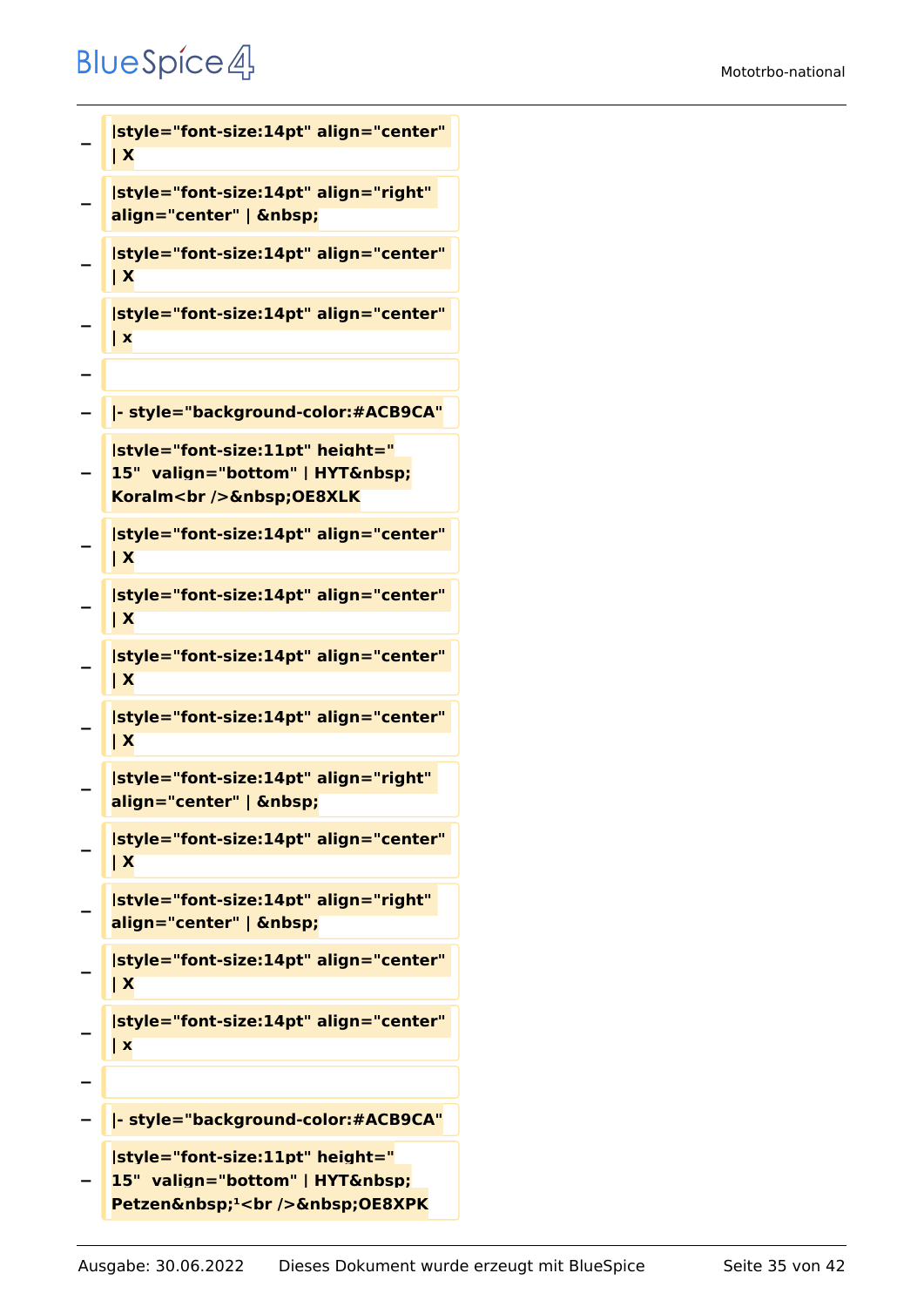```
−
    |style="font-size:14pt" align="center" 
    | X
−
    |style="font-size:14pt" align="center" 
    | X
−
    |style="font-size:14pt" align="center" 
    | X
−
    |style="font-size:14pt" align="center" 
    | X
−
    |style="font-size:14pt" align="right" 
    align="center" |  
−
    |style="font-size:14pt" align="center" 
    | X
−
    |style="font-size:14pt" align="right" 
    align="center" |  
−
    |style="font-size:14pt" align="center" 
    | X
−
    |style="font-size:14pt" align="center" 
    | x
−
   − |}
−
−
    \ "'<sup>1</sup>" \ =\ "'2m-
    Umsetzer'''
−
    \deltanbsp;'''<sup>2'''</sup> \deltanbsp;
   Example 1 = 6 \text{\math} \sqrt{\mumb{\smath{\smath{\smath{\smath{\smath{\smath{\smath{\smath{\smath{\smath{\smath{\smath{\smath{\smath{\smath{\smath{\smath{\smath{\smath{\smath{\smath{\smath{\smath{\smath{\smath{\smath
    Standort'''
− <br />
  <del>−</del> <u>k</del></u>
− <br />
−
    Sprachencodes nach [http://de.
   wikipedia.org/wiki/ISO_639#ISO_639-
    3 ISO 639-3]
 − <br />
  <u>−</del> <b>h</b></u>
    − <br />
```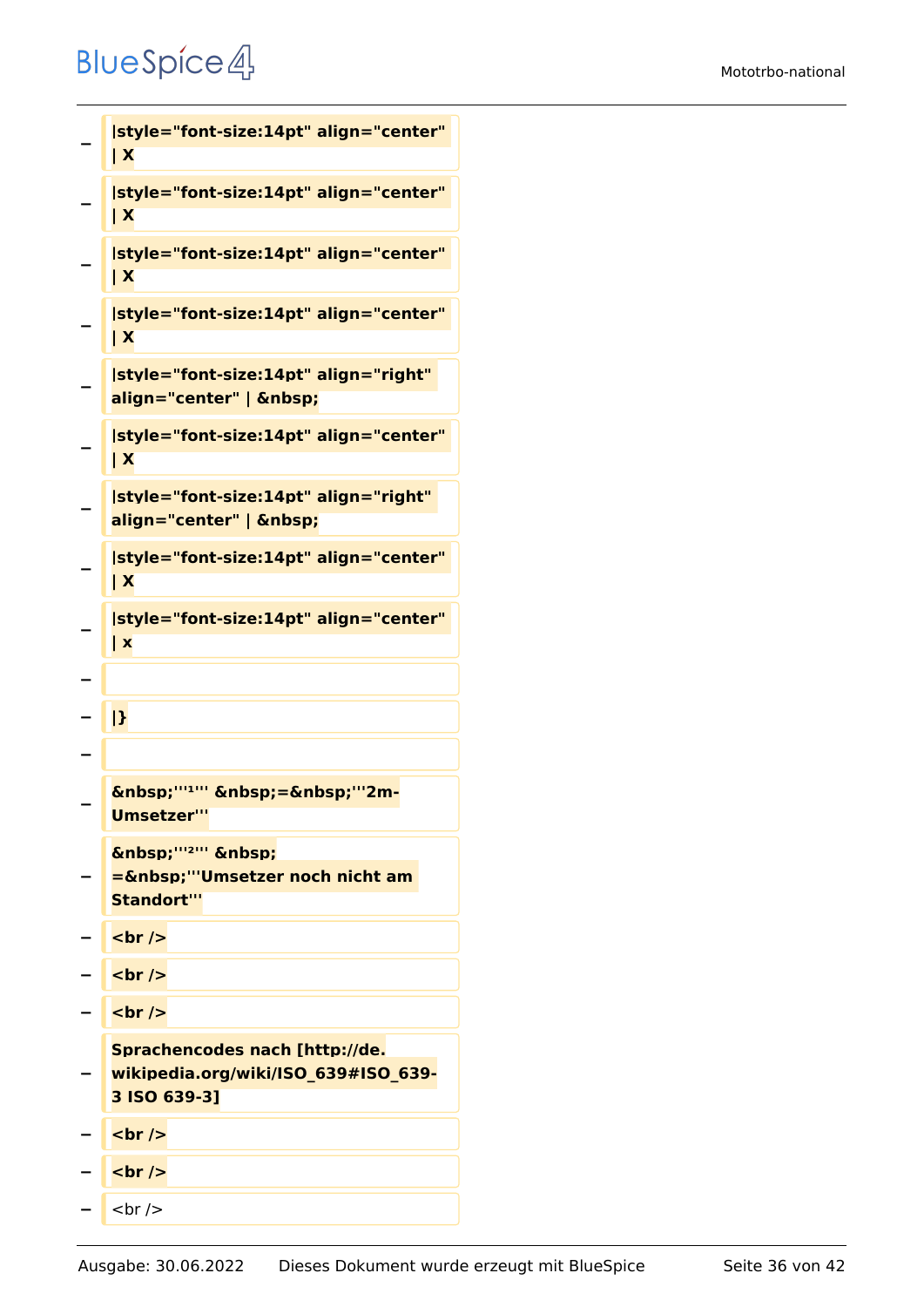#### Version vom 1. April 2016, 21:32 Uhr

#### Inhaltsverzeichnis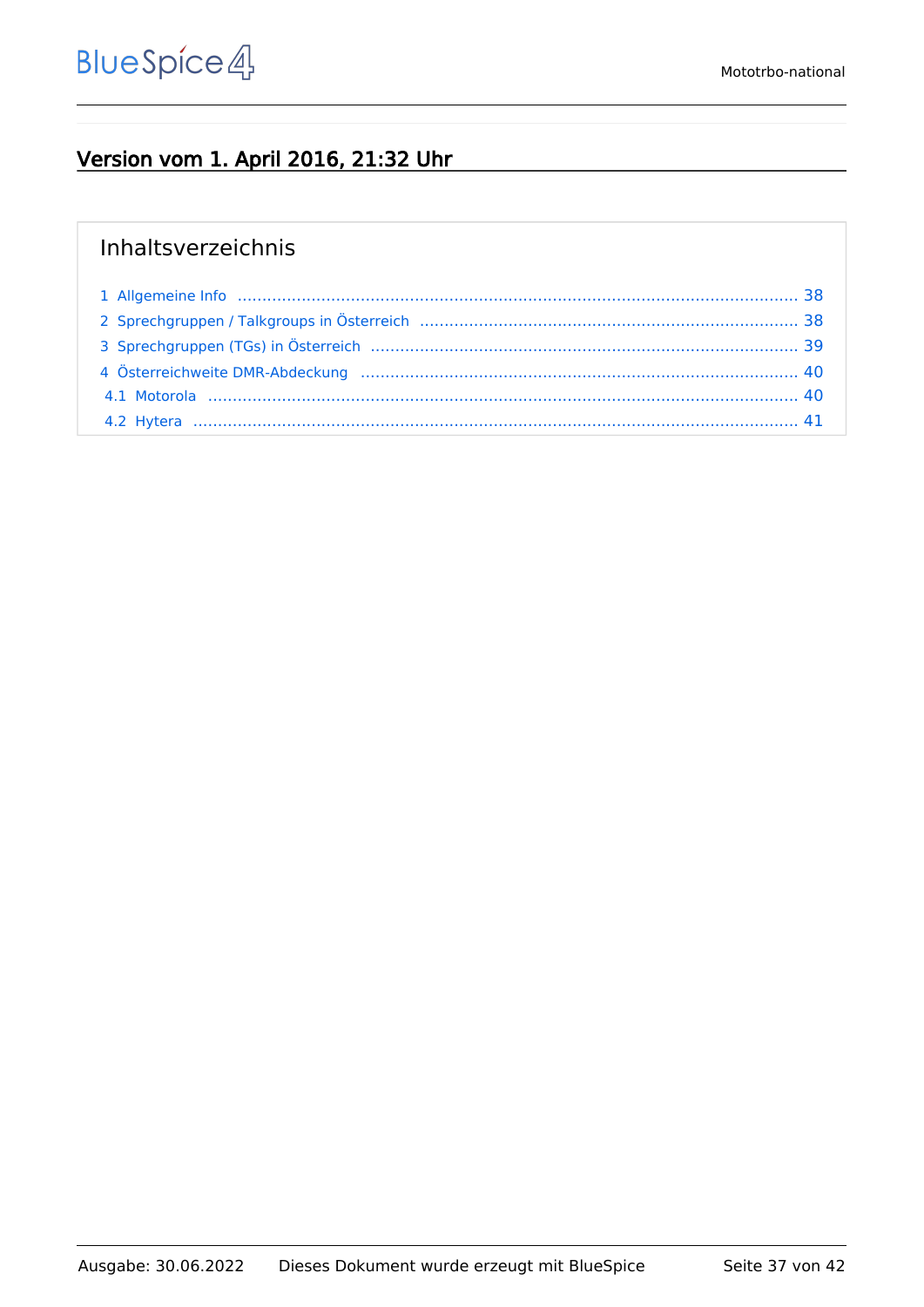#### <span id="page-37-0"></span>Allgemeine Info

Für DMR-Funkgespräche stehen pro Umsetzer zwei Zeitschlitze (TS = TimeSlot) zur Verfügung. Durch diese zwei Zeitschlitze ist es möglich 2 Funkgespräche unabhängig von einander am gleichen Umsetzer zuführen. Innerhalb der Zeitschlitze kann mit Hilfe von Sprechgruppen (TG = TalkGroups) die "Reichweite" des Funkgesprächs gesteuert werden. Für Funkgespräche innerhalb Österreichs sind drei TalkGroups definiert worden:

- TG 232 = für österreichweite Funkgespräche
- $\blacksquare$  TG 8 = für regionale Funkgespräche
- $\blacksquare$  TG 9 = für lokale bzw. regionale Funkgespräche

Für österreichweite und lokale Verbindungen sollte primär der Zeitschlitz 2 (TS 2) verwendet werden, da der Zeitschlitz 1 auch für internationale Verbindungen vorgesehen ist.

*Weitere Details zu TS bzw. TG sind bei [Mototrbo-international](https://wiki.oevsv.at/w/index.php?title=Mototrbo-international&action=view) zu finden*

#### <span id="page-37-1"></span>Sprechgruppen / Talkgroups in Österreich

Stand: 28. August 2014

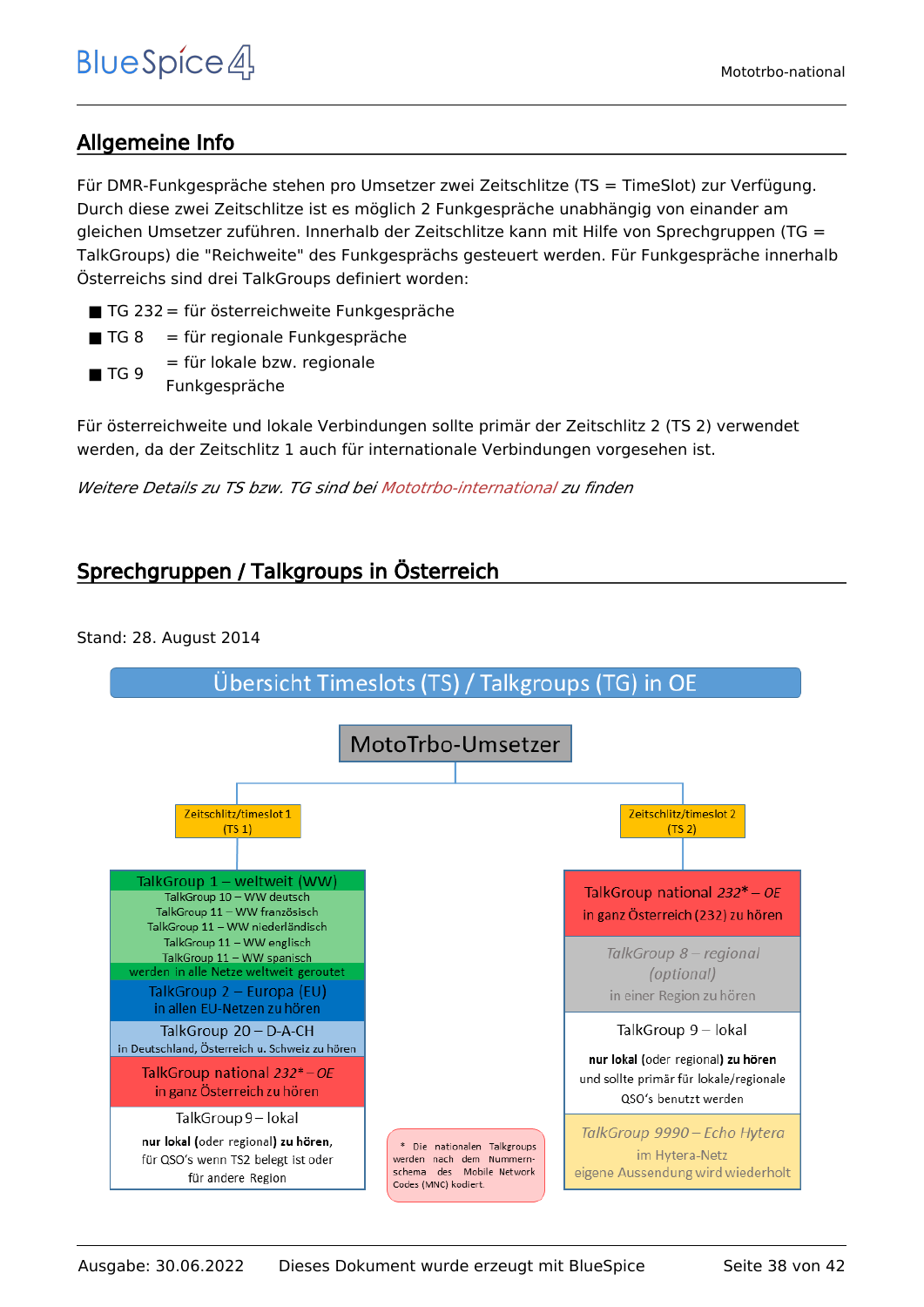#### <span id="page-38-0"></span>Sprechgruppen (TGs) in Österreich

Diese Sprechgruppen-Liste gilt in Österreich auf den Relais laut Umsetzerliste (siehe [Frequenzen-](https://wiki.oevsv.at/w/index.php?title=Frequenzen-OE&action=view)[OE](https://wiki.oevsv.at/w/index.php?title=Frequenzen-OE&action=view) mit Standortkarte) und sollte somit in allen österreichischen Geräte-Codeplugs (siehe [Mototrbo-Programmierung](https://wiki.oevsv.at/w/index.php?title=Mototrbo-Programmierung&action=view)) abgebildet sein. Wobei die genaue Verbreitung der TG1x in OE aus der weiter unten stehenden Matrix [\[1\]](http://wiki.oevsv.at/index.php?title=Mototrbo-national#DMR_Talkgroup-Matrix_in_.C3.96sterreich) entnommen werden kann.

| <b>Sprechgruppe</b><br><b>Talkgroup</b> | Sprechgruppen-<br>bezeichnung | Verbreitungsgebiet                      | <b>Zeitschlitz</b><br><b>Timeslot</b> | <b>Bemerkungen</b>                                                                      |
|-----------------------------------------|-------------------------------|-----------------------------------------|---------------------------------------|-----------------------------------------------------------------------------------------|
| TG <sub>1</sub>                         | <b>1 WELTWEIT WW</b>          | in alle weltweiten<br><b>Netze</b>      | <b>TS 1</b>                           | für weltweite Anrufe<br>und <b>KURZE</b> QSOs                                           |
| <b>TG 10</b>                            | 10 WW DEU                     | in alle weltweiten<br><b>Netze</b>      | TS <sub>1</sub>                       | für weltweite QSOs in<br>deutsch                                                        |
| <b>TG 11</b>                            | 11 WW FRA                     | in alle weltweiten<br><b>Netze</b>      | <b>TS 1</b>                           | für weltweite QSOs in<br>französisch (nicht auf<br>allen OE-Umsetzern<br>verfügbar!)    |
| <b>TG 12</b>                            | 12 WW NLD                     | in alle weltweiten<br><b>Netze</b>      | TS <sub>1</sub>                       | für weltweite QSOs in<br>niederländisch (nicht<br>auf allen OE-Umsetzern<br>verfügbar!) |
| <b>TG 13</b>                            | 13 WW ENG                     | in alle weltweiten<br><b>Netze</b>      | <b>TS 1</b>                           | für weltweite QSOs in<br>englisch (nicht auf allen<br>OE-Umsetzern verfügbar!)          |
| <b>TG 14</b>                            | 14 WW SPA                     | in alle weltweiten<br><b>Netze</b>      | TS <sub>1</sub>                       | für weltweite QSOs in<br>spanisch (nicht auf allen<br>OE-Umsetzern verfügbar!)          |
| TG <sub>2</sub>                         | 2 EUROPA                      | in alle europäische<br><b>Netze</b>     | TS <sub>1</sub>                       | für europaweite<br>Anrufe und QSOs                                                      |
| <b>TG 20</b>                            | 20 D-A-CH                     | Deutschland,<br>Österreich & Schweiz    | TS <sub>1</sub>                       | für deutschsprachige<br>Anrufe und OSOs                                                 |
| <b>TG 232</b>                           | <b>232 ÖSTERREICH</b>         | alle österreichischen<br>Regionalnetze  | <b>TS 1</b>                           | für Anrufe und kurze<br>nationale Gespräche<br>in OE                                    |
| TG <sub>9</sub>                         | 9 LOKAL                       | keine Weiterleitung,<br>regionales Netz | TS <sub>1</sub>                       | Lokalbetrieb, wenn<br>TS2 besetzt ist, gilt<br>für alle Regionalnetze                   |
| <b>TG 232</b>                           | 232 ÖSTERREICH                | alle österreichischen<br>Regionalnetze  | <b>TS 2</b>                           | für längere,<br>österreichweite<br>Gespräche                                            |
|                                         |                               | regionales Netz (OE1                    |                                       |                                                                                         |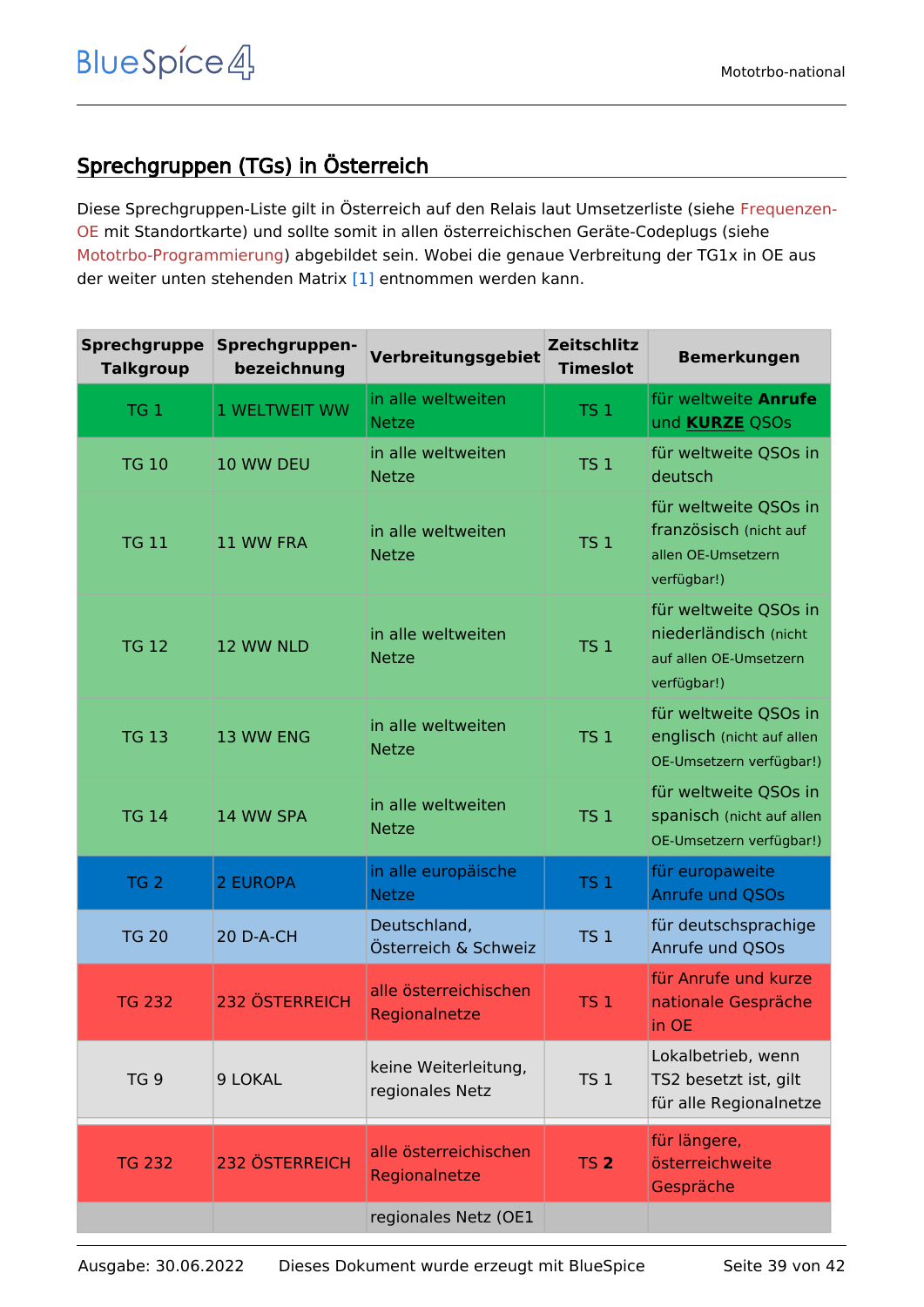| <b>Sprechgruppe</b><br><b>Talkgroup</b> | Sprechgruppen-<br>bezeichnung | Verbreitungsgebiet                      | <b>Zeitschlitz</b><br><b>Timeslot</b> | <b>Bemerkungen</b>                                              |
|-----------------------------------------|-------------------------------|-----------------------------------------|---------------------------------------|-----------------------------------------------------------------|
| TG 8                                    | <b>8 REGIONAL</b>             | $\&$ OE3)                               | <b>TS 2</b>                           | für regionale QSOs                                              |
| TG <sub>9</sub>                         | 9 LOKAL                       | keine Weiterleitung,<br>regionales Netz | TS <sub>2</sub>                       | für längere, lokale<br>QSOs, gilt für alle<br>Regionalnetze     |
| <b>TG 9990</b>                          | <b>9990 ECHO</b>              | keine Weiterleitung                     | <b>TS 2</b>                           | Hytera Netz - eigene<br>Aussendung wird<br>wiederholt (Papagei) |

#### <span id="page-39-0"></span>Österreichweite DMR-Abdeckung

Detailliertere Informationen/Darstellungen zu den Abdeckungen der einzelnen Umsetzer und der DMR-Regionen (TG 8 & 9) in Österreich sind bei [Mototrbo-Umsetzer-Footprints](https://wiki.oevsv.at/w/index.php?title=Mototrbo-Umsetzer-Footprints&action=view) zu finden

#### **Motorola**

<span id="page-39-1"></span>